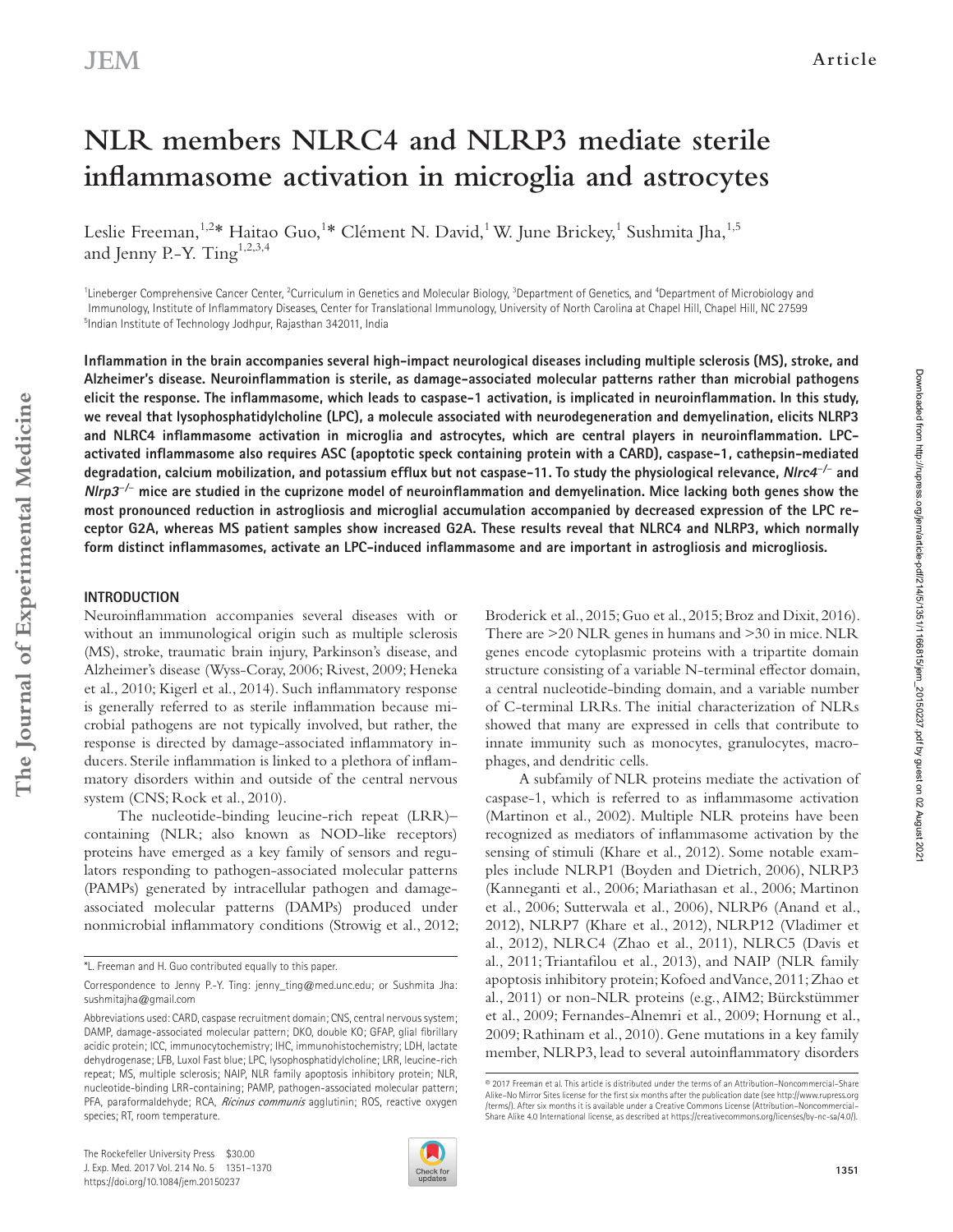collectively referred to as the cryopyrin-associated periodic syndromes (Broderick et al., 2015). The association of mutations in inflammasome NLR genes with autoinflammatory diseases underscores an important function of these genes in regulating inflammation in humans.

Among inflammasome NLRs, NLR family CARD (caspase recruitment domain)-containing 4 (NLRC4; initially named Ipaf; Poyet et al., 2001) is well studied and probably better understood in the context of bacterial infection. NLRC4 is a cytosolic sensor of flagellin produced by flagellated pathogens such as Salmonella typhimurium, Legionella pneumophila (Amer et al., 2006), and the type III secretory system (T3SS) from gram-negative pathogens such as S. typhimurium, Burkholderia pseudomallei, Escherichia coli, Shigella flexneri (Suzuki et al., 2007), and Pseudomonas aeruginosa (Sutterwala et al., 2007).

Initial characterization of NLRC4 in human tissues and cell lines demonstrated its direct association with pro– caspase-1 through CARD–CARD interactions (Geddes et al., 2001; Poyet et al., 2001). This interaction causes autocatalytic processing of pro–caspase-1 to caspase-1 (Poyet et al., 2001). Activated caspase-1 can, in turn, cleave >70 substrates, including IL-1β and IL-18 (Shao et al., 2007; Keller et al., 2008). A constitutively active NLRC4 causes autocatalytic processing of pro–caspase-1 leading to caspase-1–dependent apoptosis in transfected cells (Poyet et al., 2001). When an Nlrc4 gene deletion strain was examined, the physiological relevance of this protein showed specificity in caspase-1 activation and IL-1β release caused by S. typhimurium but not by the combination of ATP and LPS (Mariathasan et al., 2004). Because the NLRP3 inflammasome was later found to be activated by ATP and LPS, these results showed that NLRP3 and NLRC4 are activated by different activators. However, NLRC4 was shown to recruit NLRP3 to the inflammasome complex during Salmonella infection (Qu et al., 2016), suggesting that the combined activity is critical to inflammasome activation.

Recent data indicate that the NAIP proteins recognize microbial pathogens and then recruit NLRC4 proteins to the inflammasome. Specifically, NAIP1 and NAIP2 recognize bacterial T3SS rod and needle proteins, whereas NAIP5 and NAIP6 recognize bacterial flagellin. Both sets of NAIP proteins interact with the NLRC4 inflammasome in response to their respective bacterial ligands (Kofoed and Vance, 2011; Zhao et al., 2011; Halff et al., 2012; Rayamajhi et al., 2013; Yang et al., 2013). The use of cryoelectron microscopy has further illuminated how NLRC4 is activated. It was found that one molecule of NAIP2 binding to bacterial PrgJ is sufficient to activate NLRC4, which undergoes a rotation shift, causing polymerization and recruitment of additional NLRC4 molecules into the complex (Hu et al., 2015; Zhang et al., 2015). A similar study of NAIP5/NLRC4 also shows a prominent rotation of the NLRC4 LRR domain upon NAIP5 interaction with flagellin (Diebolder et al., 2015).

Although the role of NLRC4 in bacterial sensing is well studied, the role of NLRC4 in sterile inflammation where the inflammatory source is not microbial in nature remains undefined. In experimental colitis, NLRC4 has been found to provide a protective role, although this finding is not uniformly reported and may be attributed to variable microbiomes because of institutional differences or strain of *Nlrc4<sup>-/−</sup>* mice used in the studies (Allen et al., 2010; Hu et al., 2010; Carvalho et al., 2012). Colitis is not considered sterile inflammation because the inflammation associated with colitis is thought to be significantly impacted by the gut microbiome (Elinav et al., 2011; Bauer et al., 2012). More recently, NLRC4 has been found to promote obesity-induced breast cancer, although the DAMPs that activate this pathway were not identified (Kolb et al., 2016).

Inflammation of the CNS is increasingly recognized as a key factor in a plethora of neurological diseases where neuroinflammation is believed to exacerbate demyelinating disease severity. Neuroinflammation may be attributed to lymphocytes and macrophage-myeloid cells associated with the immune system, as well as microglia and astrocytes within the brain parenchyma (Dong and Benveniste, 2001; Carson, 2002). Extensive studies have linked the NLRP3 inflammasome to neurological disorders such as MS and Alzheimer's disease (Halle et al., 2008; Heneka et al., 2013), whereas AIM2 and NLRP1 have been linked to traumatic brain injury (de Rivero Vaccari et al., 2009; Adamczak et al., 2014). However, NLRC4 has not been extensively studied in these contexts.

In this study, we examine the role of lysophosphatidylcholine (LPC; also known as lysolecithin) as a DAMP relevant to neuroinflammation. LPC, a major component of low-density lipoprotein, is generated by hydrolysis of phosphatidylcholine via phospholipase A2 (PLA<sub>2</sub>; Schilling et al., 2004) under normal physiological conditions. Normally, LPC is rapidly metabolized or reacetylated; however, under pathological conditions, there is increased activity of  $PLA<sub>2</sub>$ , leading to accumulation of LPC. Such an increase in  $PLA_2$  activity is seen in MS, ischemia, epilepsy, Alzheimer's disease, schizophrenia, and spinal cord injury (Farooqui et al., 2006). LPC is known to cause glial activation resulting in the transcription of proinflammatory cytokines (Sheikh and Nagai, 2011). LPC is also recognized as an inflammatory inducer that activates immune cells, but the underlying mechanism has not been extensively investigated (Kabarowski et al., 2002). With respect to cytokines, LPC is known to activate microglia and lead to IL-1 $\beta$  release in a P2X<sub>7</sub>R-independent mechanism (Schilling et al., 2004; Stock et al., 2006). Moreover,  $PLA_2$  is known to contribute to demyelination and immune cell accumulation in Wallerian degeneration. LPC can enhance demyelination in brain spheroid cultures (Vereyken et al., 2009) and cause demyelination in several animal models (Waxman et al., 1979; Shikishima et al., 1985).

In this study, we find that LPC induces inflammasome activation in a process that is surprisingly dependent on both NLRP3 and NLRC4 through the canonical, but not the noncanonical, inflammasome pathway. We find significant NLRC4 expression during neuroinflammation, especially in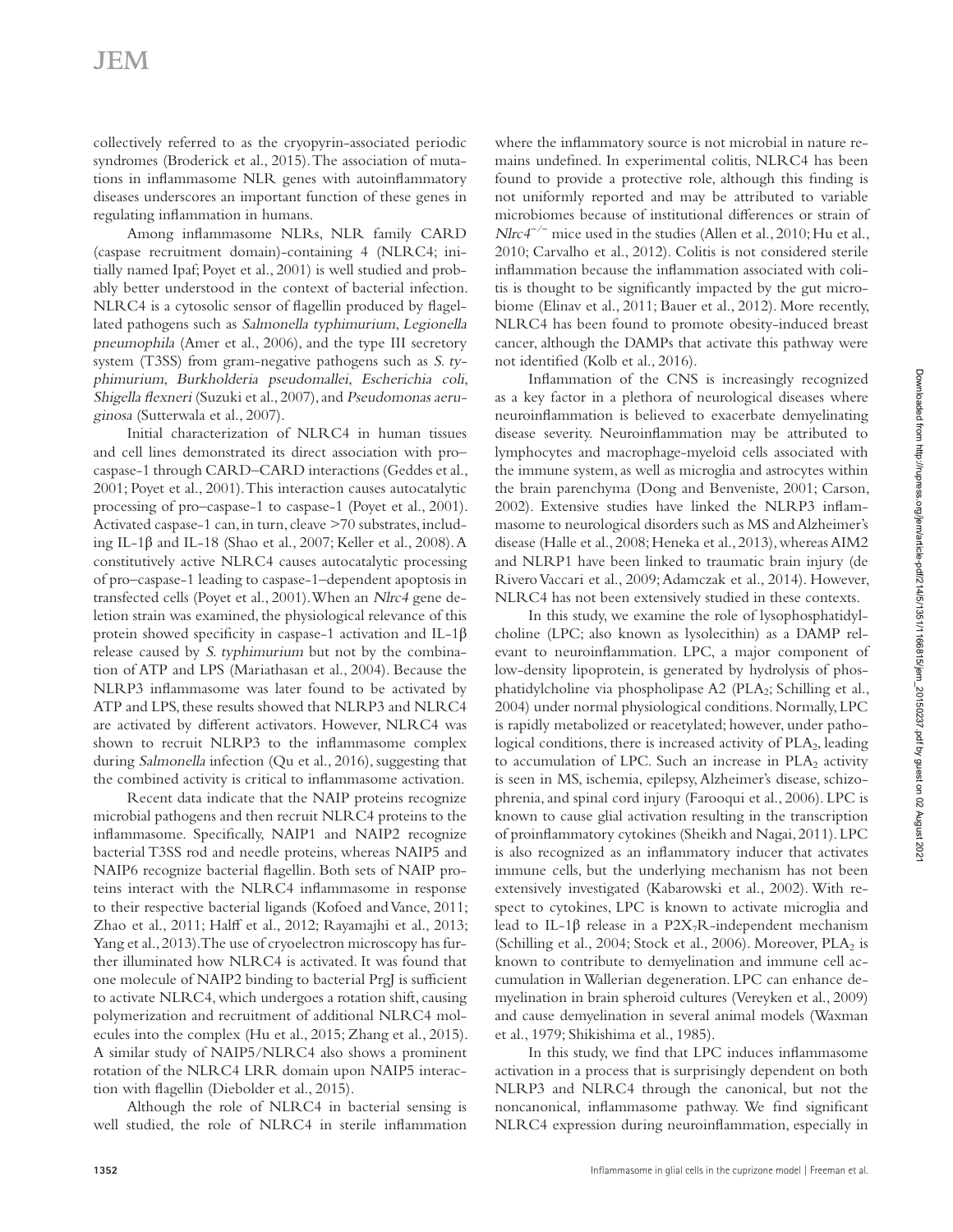astrocytes in mice as well as in human demyelinating disease neurological specimens. The cuprizone mouse model of neuroinflammation and demyelination was used to analyze the roles of these proteins because the neurotoxicant cuprizone leads to robust microglial and astrocyte activation and accumulation in major myelinated nerve tracts, such as the corpus callosum and cerebellar peduncles (Matsushima and Morell, 2001), followed by the death of oligodendrocytes and demyelination (Liu et al., 2010). Disease is easily induced by administering cuprizone through the chow, follows a predictable time course, and generates reproducible pathology. Using this model, we show that NLRC4 and NLRP3 contribute significantly to neuropathology and that deletion of these genes results in reduced neuroinflammation and demyelination.

#### **reSuLtS**

#### **the inflammasome mediates LPc-induced IL-1**β secretion in mouse **BMDMs**

We assessed inflammasome activation by molecules associated with CNS disease by analyzing LPC activity. To assess whether LPC could activate the inflammasome, we generated BMDMs from WT, *Nlrp3<sup>-/−</sup>*, *Nlrc4<sup>-/−</sup>*, *Asc* (apoptotic speck containing protein with a CARD)*<sup>−</sup>*/*<sup>−</sup>* , Casp1 *−*/*−* , Il1b *−*/*−* , and Casp11 *−*/*−* mice and primed these cells with LPS followed by LPC stimulation. Then, IL-1β release was quantified by ELISA (Fig.  $1, A-D$ ) and immunoblotting (Fig.  $2, A-D$ ). In these experiments, cells were primed with LPS, which is a well-documented inducer of signal 1 of inflammasome activation, inducing the transcription and translation of inflammasome components, such as pro–IL-1β, pro–caspase-1, and NLRP3. After LPS pretreatment, LPC was tested for signal 2 activity, which normally leads to caspase-1 and IL-1β maturation followed by secretion of IL-1β. A combination of LPS and LPC caused significant IL-1β release in WT BMDMs (Fig. 1, A–D; and Fig. 2, A–D). However, IL-1β secretion in Nlrp3 *−*/*−* , Nlrc4 *−*/*−* , Asc *−*/*−* , Casp1 *−*/*−* , and Il1b *−*/*−* BMDMs was reduced compared with WT controls but not in Casp11 *−*/*−* BMDMs (Fig. 1, A–D; and Fig. 2, A–D). These results indicate that inflammasome-associated proteins NLRC4, NLRP3, caspase-1, and ASC mediate LPC-induced IL-1β secretion in BMDMs, whereas the noncanonical inflammasome-associated protein capase-11 is not involved. LPC-induced inflammasome activation was also inhibited by a caspase-1 inhibitor, YVAD (Z-Tyr-Val-Ala-Asp[OMe]-fluoromethylketone; Fig. 1 E and Fig. 2 E).

To further explore how NLRP3 might mediate LPC-induced IL-1β secretion in BMDMs, we pretreated WT BMDMs with inhibitors of intracellular NLRP3 agonists before LPC stimulation and measured IL-1β secretion by ELI SA (Fig. 1, F–K) and immunoblotting (Fig. 2, F–I). Inhibitors of reactive oxygen species (ROS; NAC [N-acetyl-l-cysteine], MPG [N-(2-mercaptopropionyl)glycine], and APDC [(2R,4R)-4-aminopyrrolidine-2,4-dicarboxylic acid]) and mitochondrial ROS production (Mitotempo) did not significantly reduce LPC-induced inflammasome activation (Fig. 1, F and G; and Fig. 2 F). Inhibitors of cathepsin B–mediated degradation (CA-074Me), K<sup>+</sup> efflux (glyburide), and Ca<sup>2+</sup> influx (BAPTA, 2-APB, and U73122) reduced LPC-induced IL-1β secretion in BMDMs (Fig. 1, H–K; and Fig. 2, G–I). This suggests that LPC induction of IL-1 $\beta$  secretion in BMDMs is dependent on cathepsin B,  $Ca^{2+}$  influx, and  $K^+$  efflux.

With the observation that LPC induces IL-1β secretion in WT BMDMs, we examined whether NLRP3 and NLRC4 are required for LPC-induced cell death. BMDMs were isolated from WT, inflammasome-associated gene–deficient mice, and noncanonical inflammasome-associated gene–deficient mice, LPS primed, and stimulated with increasing concentrations of LPC. Supernatants were collected, and lactate dehydrogenase (LDH) was measured to assess the level of cell death (Fig. S1). Although there was a decrease in LDH levels in *Nlrp3<sup>-/-</sup>*, *Nlrc4<sup>-/-</sup>*, *Asc<sup>-/-</sup>*, and *Casp1<sup>-/-</sup>* BMDMs compared with WT BMDMs, the reduction was modest, suggesting that the inflammasome modestly impacted LPC-induced cell death. There was no difference in LDH levels in Casp11 *−*/*−* BMDMs compared with WT BMDMs, excluding a role for the noncanonical inflammasome. LPC treatment of Il1b *−*/*−* and *Il18<sup>-/-</sup>* cells also showed no difference from controls.

#### **Expression of NLRC4 is enhanced in the mouse CNS during neuroinflammation**

The results in Figs. 1 and 2 revealed that NLRP3 and NLRC4 are important in LPC-mediated inflammasome activation. Although NLRP3 has been studied in several neurodegenerative conditions, the role of NLRC4 has not been extensively explored in the CNS. A previous study has shown that Nlrc4 RNA is expressed in mouse brain as well as in other tissues (Poyet et al., 2001). Because RNA expression does not always correlate with protein abundance, we assessed whether NLRC4 protein is found in the brain in the cuprizone model during peak inflammatory cell accumulation, demyelination, and mature oligodendrocyte death (Hiremath et al., 1998; Arnett et al., 2001). Brains of C57BL/6 mice that had been treated with cuprizone for 4 wk were examined for NLRC4 by immunohistochemistry (IHC) using an anti-NLRC4 antibody. As a specificity control, we showed that NLRC4 expression was detected in the brain of WT mice ( $NIrc4^{+/+}$ ; 4-wk cuprizone treated) but not in identically treated *Nlrc4<sup>-/−</sup>* mice (Fig. 3 A). The protein was abundant in astrocytes (glial fibrillary acidic protein [GFAP]<sup>+</sup>) and modestly abundant in microglia expressing the lectin Ricinus communis agglutinin 1 (RCA1<sup>+</sup>) at the corpus callosum after 4 wk of cuprizone-induced demyelination in WT mice (Fig. 3 B). NLRC4 was not found at detectable levels by NeuN<sup>+</sup> neurons and CNPase<sup>+</sup> oligodendrocytes (Fig. S2).

#### **nLrc4 is abundant in lesions and astrocyte-rich regions of human brain tissue from MS patients**

To correlate clinical relevance to the cuprizone neuroinflammation model, we examined human tissues with MS lesions and samples without MS plaques, provided by the University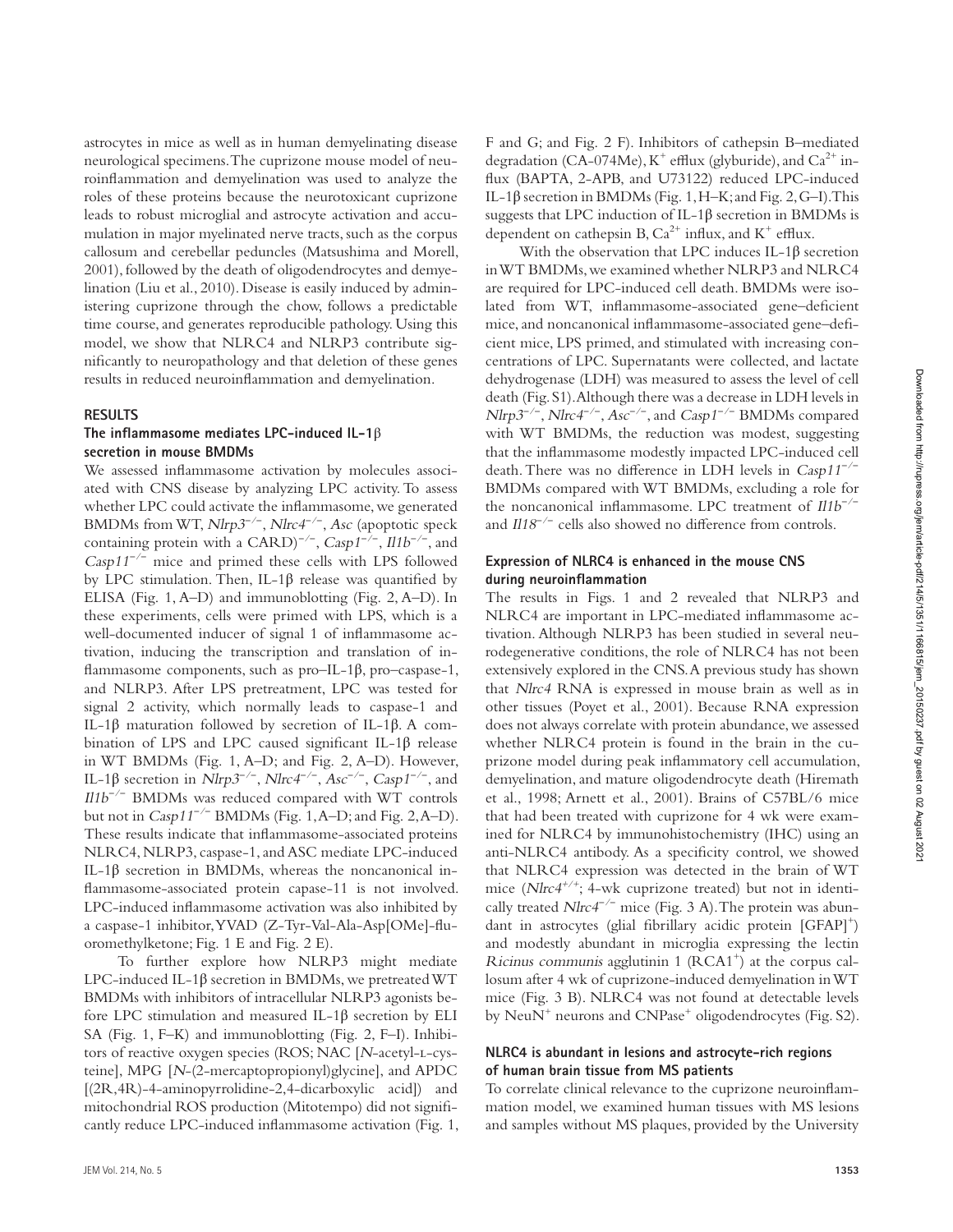

Figure 1. **The inflammasome mediates LPC–induced IL–1β secretion in mouse BMDMs.** (A–D) WT, *NIrc4<sup>–/–</sup>, NIrp3<sup>–/–</sup>, II1b<sup>–/–</sup> (A), Asc<sup>–/–</sup> (B), <i>Casp1<sup>–/–</sup>* (C), and Casp11 *−*/− (D) BMDMs were LPS primed (100 ng/ml) overnight before LPC stimulation at concentrations of 25, 50, and 100 µM for 1 h before IL-1β was collected from supernatants for analysis by ELISA. (E–K) BMDMs were LPS primed (200 ng/ml) for 3 h before stimulation with 50 µM LPC in the presence or absence of the caspase-1 inhibitor YVAD (10 and 50 µM; E); the ROS inhibitors NAC (5 and 25 mM), MPG (1 and 2.5 mM), and APDC (10 and 50 µM; F); the mitochondrial ROS inhibitor Mitotempo (100 and 500 µM; G); the cathepsin B inhibitor (CA-074Me; 10 and 20 µM; H); the potassium efflux inhibitors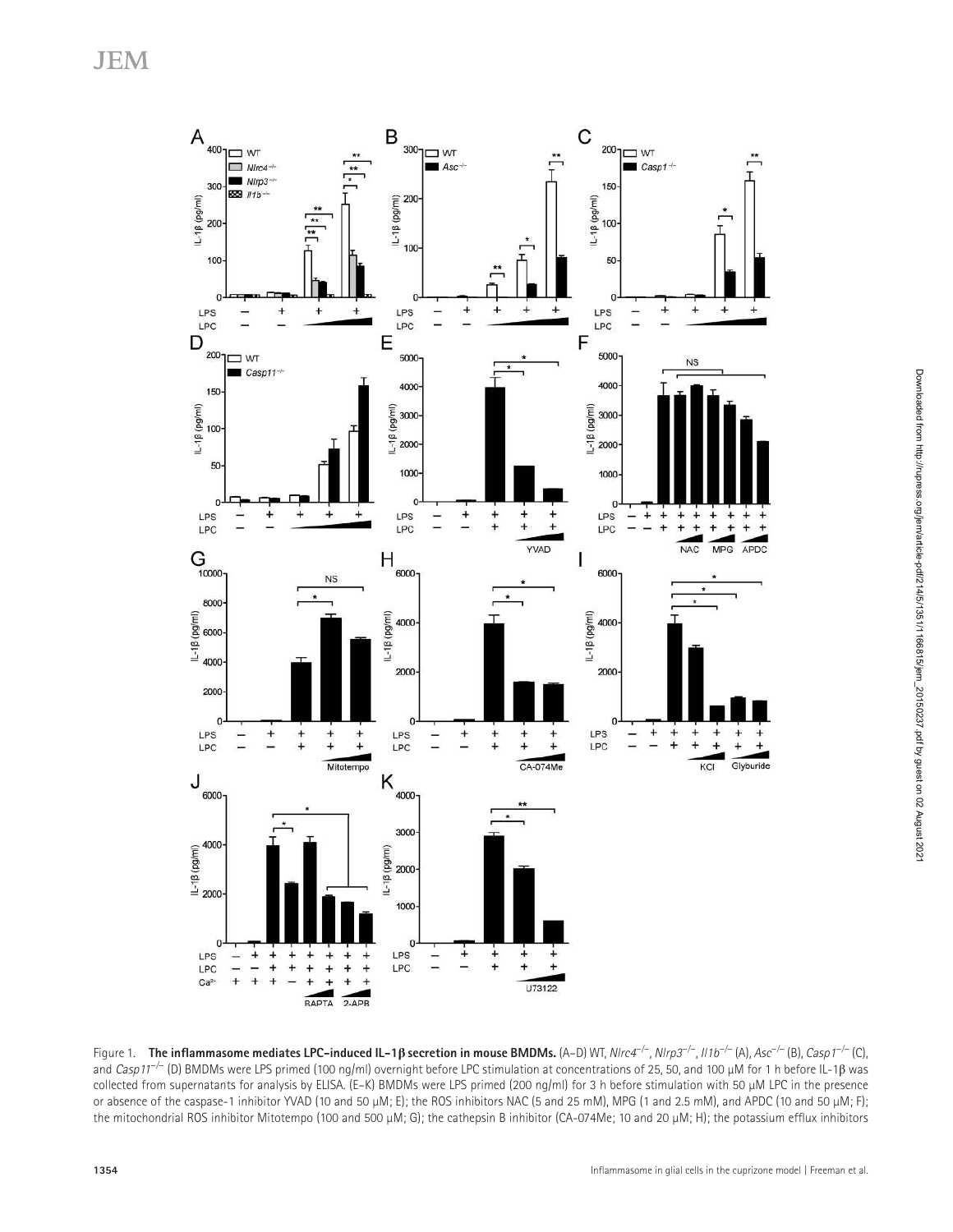

Figure 2. **the inflammasome mediates LPc-induced IL-1β maturation in mouse BMdMs.** (A–D) WT, Nlrp3 *−*/*−* , Nlrc4 *−*/*−* , and Il1b *−*/− (A), Asc *−*/− (B), Casp1 *−*/− (C), and Casp11 *−*/− (D) BMDMs were LPS primed (100 ng/ml) overnight before LPC stimulation (25, 50, and 100 µM). Pro–IL-1β and IL-1β in the supernatant (sn) or cell lysate (Cell) and pro–caspase-1 in the cell lysate were assessed by immunoblotting. β-Actin was used as the loading control. (E–I) BMDMs were LPS primed (200 ng/ml) for 3 h and then stimulated with 50 µM LPC in the presence or absence of the caspase-1 inhibitor YVAD (E); the ROS inhibitors NAC, MPG, and APDC and the mitochondrial ROS inhibitor Mitotempo (F); the cathepsin B inhibitor CA-074Me (G); the potassium efflux inhibitors glyburide and KCl (H); and the calcium inhibitors BAPTA, 2-APB, and U73122 (I) as used in Fig. 1. IL-1β in the supernatant was assessed by immunoblotting. The image in F is assembled from two sections of the same blot, and the break between these two sections is indicated by a dash line. The data are representative of two independent experiments. w/o, without.

of California Los Angeles (UCLA) Human Brain and Spinal Fluid Resource Center (HBSFRC). The clinical synopsis of three controls and three MS samples used for this study is listed in Table 1. Three individuals were diagnosed with chronic active MS and exhibited demyelination, with two having gliosis. Normal control brain tissues were devoid of inflammatory lesions and did not display CNS neuropathology. The plaque location of samples taken from the MS brains is shown in Fig. S3. The three samples shown on the left were diagnosed with MS, whereas the samples on the right (labeled Normal) were not. NLRC4 expression was greatly elevated in the lesion associated with extensive astrogliosis as marked by GFAP as demonstrated in the overlay panel of anti-NLRC4 and anti-GFAP (Fig. 3 C). Microglial accumulation was also evident,

although fewer RCA<sup>+</sup> microglia cells were detected compared with astrocytes (compare Fig. 3, C and D, middle), and the overlay of anti-NLRC4 and anti-RCA staining showed few NLRC4<sup>+</sup>RCA<sup>+</sup> cells compared with NLRC4<sup>+</sup>GFAP<sup>+</sup> cells (Fig. 3, C and D, right). A summary of Image J (National Institutes of Health) quantification is shown in Tables 2 and 3. The MS samples showed greatly enhanced NLRC4 protein levels in plaque, white matter, and, to a lesser extent, gray matter, whereas normal controls did not express detectable NLRC4 protein. Astrocytes identified by GFAP staining expressed the highest amount of NLRC4, whereas microglial cells identified by RCA staining also expressed the protein but to a lower extent. Neurons and oligodendrocytes did not express detectable levels. These results in human specimens Downloaded from http://rupress.org/jem/article-pdf/214/5/1351/1166815/jem\_20150237.pdf by guest on 02 August 2021

Downloaded from http://rupress.org/jem/article-pdf/214/5/1351/1166815/jem\_20150237.pdf by guest on 02 August 202

KCl (50 and 100 mM) and glyburide (100 and 200 µM; I); or the calcium inhibitors BAPTA (10 and 20 µM), 2-APB (20 and 100 µM; J), and U73122 (2 and 10 μM; K). Then, IL-1β was collected from supernatants for analysis by ELISA. Each control and experimental condition was performed in triplicate. All data are representative of at least two independent experiments. Results are displayed as the mean  $\pm$  SEM. \*, P < 0.05; \*\*, P < 0.01; unpaired Student's t test.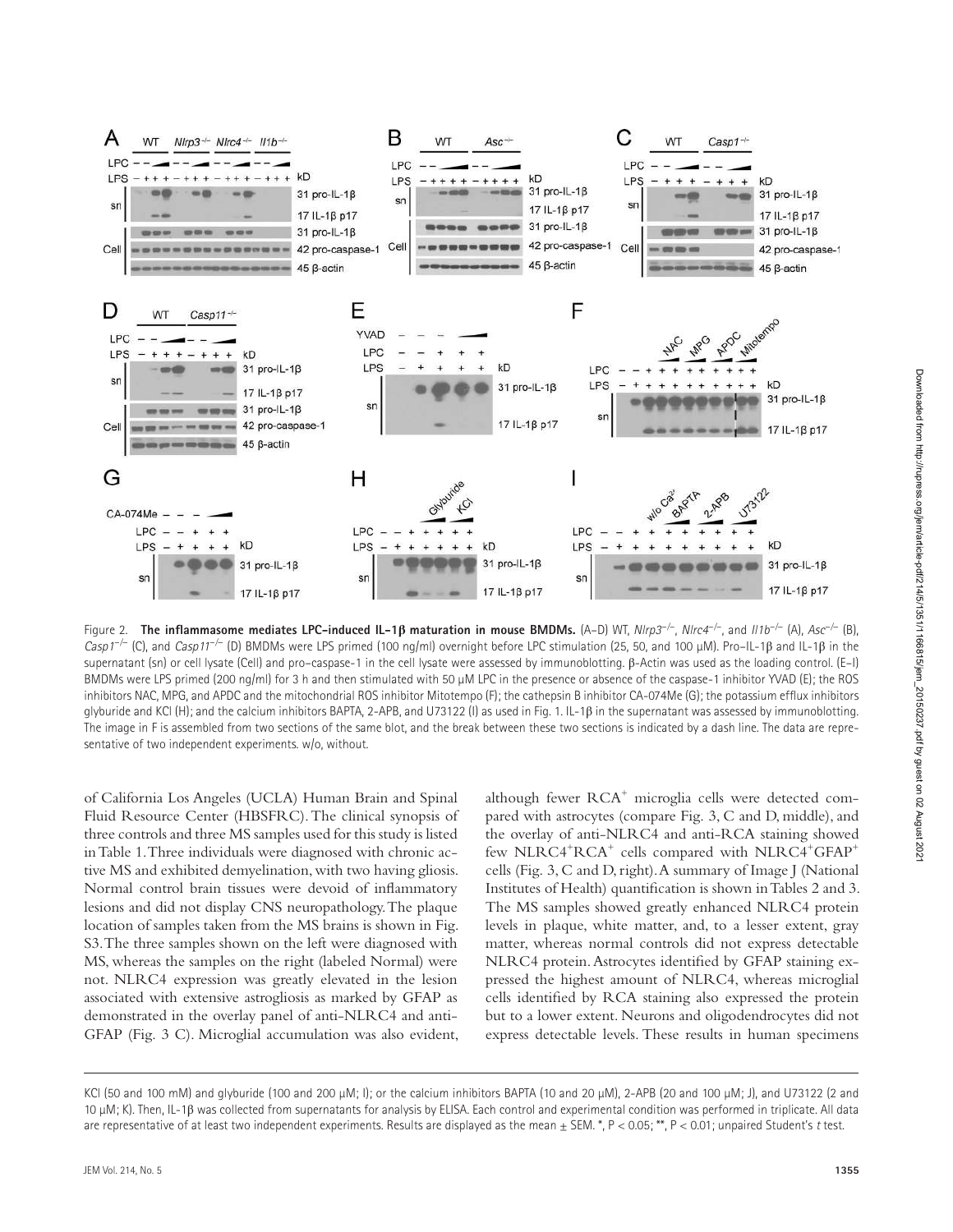

Figure 3. **nLrc4 is expressed in mouse cnS during neuroinflammation and in human brain tissue from MS patients.** (A) WT mice brains were examined for NLRC4 expression by IHC using a mouse NLRC4 antibody. NLRC4 expression (red) was detected after 4 wk of cuprizone-induced demyelination in WT (*N|rc4<sup>+/+</sup>)* but not in *N|rc4<sup>−/−</sup> mice.* (B) The corpus callosum from 4-wk cuprizone–treated WT mice was stained with anti-NLRC4 (top, green; bottom, red), and RCA (red) was used to detect microglia (top), and GFAP (green) was used to detect astrocytes (bottom) at the corpus callosum. DAPI (blue) was used to label nuclei. Overlay (yellow) indicates colocalization of NLRC4 with the cell-specific biomarkers. (C and D) Chronic MS brain tissues were obtained from the UCLA HBSFRC. The corpus callosum sections were stained for NLRC4 using a human NLRC4 antibody (αNLRC4), as this is the region studied in the cuprizone model. Astrocytes (C) and microglia (D) were detected using GFAP and RCA antibodies. The overlay was performed to detect colocalization of proteins. All data are representative of at least two independent experiments. Bars, 50 µM

agree with the findings observed in mice in the previous paragraph (Fig. 3, A and B; and Fig. S2).

### Astrocytic NLRC4 and NLRP3 display the same specificity **as their macrophage counterparts**

The findings in the previous paragraph led us to compare LPC-induced inflammasome activation in macrophages and astrocytes. Astrocytes were isolated from day-0–2 postnatal pups, and purity was verified by immunocytochemistry (ICC) using the astrocytic marker GFAP for detection of desired astrocytes versus the microglial marker Iba-1 for contaminating microglia (Fig. 4 A). In BMDMs, NLRC4 is known to respond to PAMPs such as bacterial flagellin and T3SS (Ma et al., 2000; Franchi et al., 2006, 2010; Miao et al., 2006, 2010), whereas NLRP3 reacts to a plethora of activators, including ATP (Mariathasan et al., 2006; Duncan et al., 2007). First, we confirmed responses of *Nlrc4<sup>-/−</sup>* BMDMs to PAMP stimulation, finding that WT and Nlrc4 *−*/*−* BMDMs produced similar levels of IL-1β in response to the known NLRP3 stimuli LPS + ATP, which should not be affected by the absence of NLRC4. As expected, IL-1β response to LPS and flagellin was ablated in the *Nlrc4<sup>-/−</sup>* BMDMs (Fig. 4 B). Likewise, *Nlrp3<sup>-/−</sup>* and WT BMDMs showed no statistical difference in IL-1β production in response to LPS and flagellin, but response to LPS + ATP was ablated in the absence of NLRP3 (Fig. 4 C). This confirmed the specificity of the NLRC4 and NLRP3 inflammasomes in BMDMs. Next, we assessed whether astrocytic NLRC4 displayed the same specificity as BMDM NLRC4 using primary astrocytes isolated from *Nlrc4<sup>-/−</sup>* and WT newborn mice (Wu et al., 2010). Once astrocyte purity was confirmed, astrocytes

were pretreated with LPS and transfected with S. typhimurium flagellin, and IL-1 $\beta$  release was measured by ELISA. Upon transfection of WT astrocytes with increasing concentrations of flagellin, IL-1β release increased in a dose-dependent fashion. In contrast, Nlrc4 *−*/*−* astrocytes showed little or no increase in IL-1β release when transfected with increasing concentrations of flagellin (Fig. 4 D). As observed with Nlrp3 *−*/*−* BMDMs (Fig. 4 C), when Nlrp3 *−*/*−* astrocytes were transfected with increasing amounts of flagellin, there was no difference in IL-1β release compared with WT astrocytes (Fig. 4 E). Again, response to LPS + ATP was ablated in *Nlrp3<sup>-/−</sup>* but not in *Nlrc4<sup>-/−</sup>* astrocytes (Fig. 4, D and E). These results show that, similar to BMDMs, NLRC4 in astrocytes is required for inflammasome activation by flagellin, whereas NLRP3 in astrocytes is required for the LPS + ATP response.

#### **Both nLrc4 and nLrP3 are required for LPc-induced IL-1β secretion from primary mouse astrocytes**

To extend the previous findings of LPC activating the inflammasome in BMDMs, we next examined whether LPC can also activate astrocyte-derived inflammasome activity. To establish inflammasome activation by LPC in astrocytes, we investigated whether LPC stimulation would result in the release of IL-1β in WT mouse astrocytes. A dose-dependent increase of released IL-1β resulted in WT astrocytes treated with increasing concentrations of LPC. Furthermore, when WT astrocytes were stimulated with LPC for 4 h as compared with 2 h, the amount of IL-1 $\beta$  released was enhanced (Fig. 5 A). This suggests that LPC acted to stimulate IL-1β release in astrocytes in a concentration- and time-dependent manner.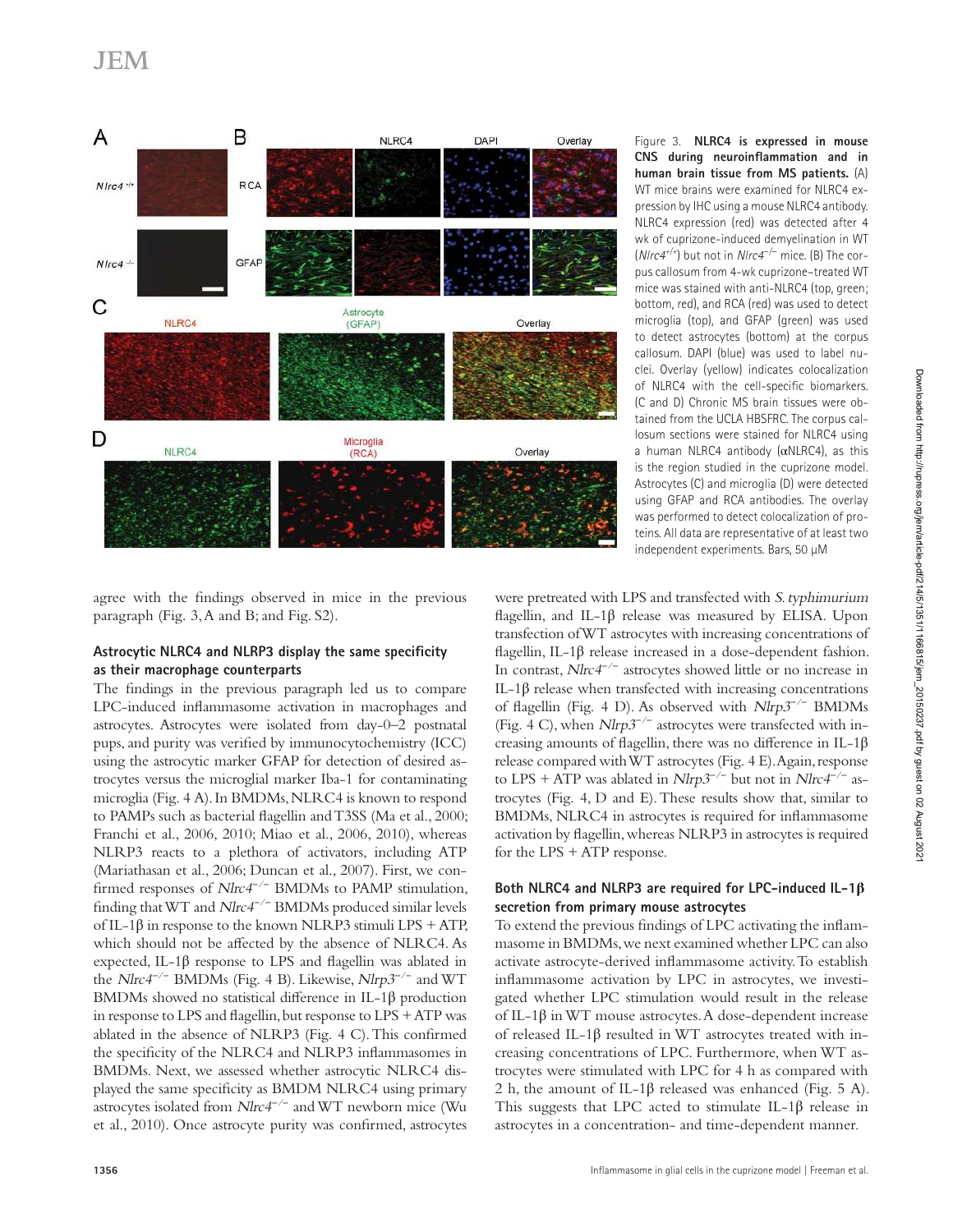Table 1. **MS patients: clinical synopsis**

| Patient no.    | Sample no. | Gender/age | Clinical diagnosis                                                                                                                                           | Lesion type          |
|----------------|------------|------------|--------------------------------------------------------------------------------------------------------------------------------------------------------------|----------------------|
|                | HSB-2407   | F/58       | Normal                                                                                                                                                       | Control              |
|                | HSB-2803   | M/92       | Dementia <sup>a</sup>                                                                                                                                        | Control              |
| 3              | HSB-3119   | F/77       | MS diagnosed but not supported by neuropathological diagnosis                                                                                                | Control              |
| $\overline{4}$ | HSB-3391   | F/48       | MS; periventricular white matter shows variable demyelination, associated with prominent gliosis<br>and perivascular lymphocytic and macrophage infiltration | Chronic Active<br>MS |
| 5              | HSB-3442   | F/63       | Irregular bilateral periventricular demyelination                                                                                                            | Chronic MS           |
| 6              | HSB-3704   | F/47       | Extensive white matter demyelination and axonal loss, perivascular lymphocytic cuffing, and<br>extensive gliosis associated with areas of neuronal loss      | Chronic Active<br>MS |

The clinical pathology of MS and control brain tissues obtained from the UCLA HBSFRC is described. Each brain was evaluated by neuropathologists at UCLA. Brain tissue from three MS cases was examined along with three control brains from cases without MS. In all cases, the tissue was taken from the region around or at the corpus callosum, as shown in Fig. S2. <sup>a</sup>Dementia with no distinctive pathology.

Next, we investigated whether NLRC4 mediated LPC stimulation of inflammasome activation. Upon 4 h of LPC stimulation, the IL-1β released from Nlrc4 *−*/*−* astrocytes was attenuated compared with WT astrocytes (Fig. 5 B). Additionally, *Nlrp3<sup>-/−</sup>* astrocytes also showed reduced IL-1β release in response to LPC (Fig. 5 C). The adapter protein of NLRP3 and NLRC4 inflammasome ASC was also required for LPC-induced IL-1β production in mouse astrocytes (Fig. 5 D). These data agree with the data generated in BMDMs. This indicates that, in contrast to the flagellin-activated inflammasome, which only requires NLRC4, and the ATP-induced inflammasome, which only requires NLRP3, LPC-induced inflammasome requires both NLRC4 and NLRP3.

#### **the inflammasome mediates LPc-induced IL-1β secretion in microglia**

The NLRP3 inflammasome has been suggested to mediate IL-1β secretion in microglia in neurodegenerative diseases such as Alzheimer's disease and Parkinson's disease and in response to neuropathology-associated markers such as α-synuclein and β-amyloid (Rock et al., 2010; Codolo et al., 2013; Freeman and Ting, 2016). Next, we examined whether LPC induces IL-1β release in microglia and whether this process is dependent on the inflammasome. Microglia were isolated using CD11b-positive selection. ICC (Fig. 6, A and B) was used to assess the separation of microglia (Iba-1<sup>+</sup> cells) from GFAP<sup>+</sup> astrocytes before and after CD11b selection. Microglia were isolated from brains of WT, *Nlrc4<sup>−/−</sup>*, *Nlrp3<sup>−/−</sup>*, *Il1b<sup>−/−</sup>* (Fig. 6 C), *Asc<sup>−/−</sup>* (Fig. 6 D), Casp1 *−*/*−* (Fig. 6 E), Casp11 *−*/*−* (Fig. 6 F), and Il18 *−*/*−*

Table 2. Distribution of reactivity for NLRC4 in MS lesions

| Ab    | MS brain |                          |                         | Control brain |          |
|-------|----------|--------------------------|-------------------------|---------------|----------|
|       | Plaque   | Adjacent<br>white matter | Adjacent gray<br>matter | <b>NAWM</b>   | NAGM     |
| NLRC4 | 39.585   | 28.714                   | 1.511                   |               | $\Omega$ |

Immunofluorescence indicating NLRC4 presence in tissue sections was quantified by National Institutes of Health ImageJ software (Schneider et al., 2012). The images were unstacked. Each image was split into channels, the threshold was set, and then the signal was measured. The numbers represent mean values from the output results. Abbreviations used: Ab, antibody; NAGM, normal-appearing gray matter; NAWM, normal-appearing white matter.

(Fig. 6 G) neonatal mice (postnatal day 3–5). Once microglial purity was confirmed, microglial cells were LPS primed and stimulated with LPC at increasing concentrations (20, 25, and 50 µM). As expected, there was an increase in IL-1β secretion in response to LPC stimulation of WT microglia, but Nlrc4 *−*/*−* , *Nlrp3<sup>-/-</sup>*, *Il1b<sup>-/-</sup>*, *Asc<sup>-/-</sup>*, and *Casp1<sup>-/-</sup>* microglia showed significantly attenuated IL-1β secretion compared with WT microglia. Casp11 *−*/*−* and Il18 *−*/*−* samples did not differ from WT controls. These results suggest that NLRC4, NLRP3, caspase-1, and the adapter protein ASC play a critical role in mediating LPC-induced IL-1β secretion in microglia, whereas IL-18 and caspase-11 are not involved.

To determine whether the inflammasome mediates pyroptosis in microglia upon LPC treatment, we isolated microglia from WT and inflammasome-deficient mice. These cells were LPS primed and stimulated with LPC, and supernatants were collected to measure LDH levels (Fig. S4). Although LDH levels were detectable in both WT and inflammasome-deficient microglia, there was no significant difference among any of the canonical or noncanonical inflammasome-deficient microglia (Nlrc4 *−*/*−* , Nlrp3 *−*/*−* , *Asc<sup>-/−</sup>*, *Casp1<sup>-/−</sup>*, *Il1b<sup>-/−</sup>*, *Il18<sup>-/−</sup>*, *Casp1*<sup>-/−</sup>, and *Casp11<sup>-/−</sup>* ) compared with WT microglia, suggesting that the inflammasome and noncanonical inflammasome do not enhance LPC-induced microglial death.

#### **the inflammasome promotes microglial accumulation and astrogliosis**

The in vitro system indicates that NLRC4 and NLRP3 in astrocytes and microglia mediate inflammasome activation by

Table 3. **cellular distribution of reactivity for nLrc4** 

| Ab    | Cellular distribution |                                 |                          |                          |  |  |  |
|-------|-----------------------|---------------------------------|--------------------------|--------------------------|--|--|--|
|       | Astrocytes<br>(GFAP)  | Microglia/<br>Macrophages (RCA) | Oligodendrocytes<br>(04) | <b>Neurons</b><br>(NeuN) |  |  |  |
| NLRC4 | 23.085                | 12.1                            | $\Omega$                 | O                        |  |  |  |

Immunofluorescence indicating NLRC4 presence in various cell types present in the MS lesions was quantified by ImageJ software. The images were unstacked. Each image was split into channels, the threshold was set, and then the signal was measured. The numbers represent mean values from the output results table generated by Image J. Ab, antibody.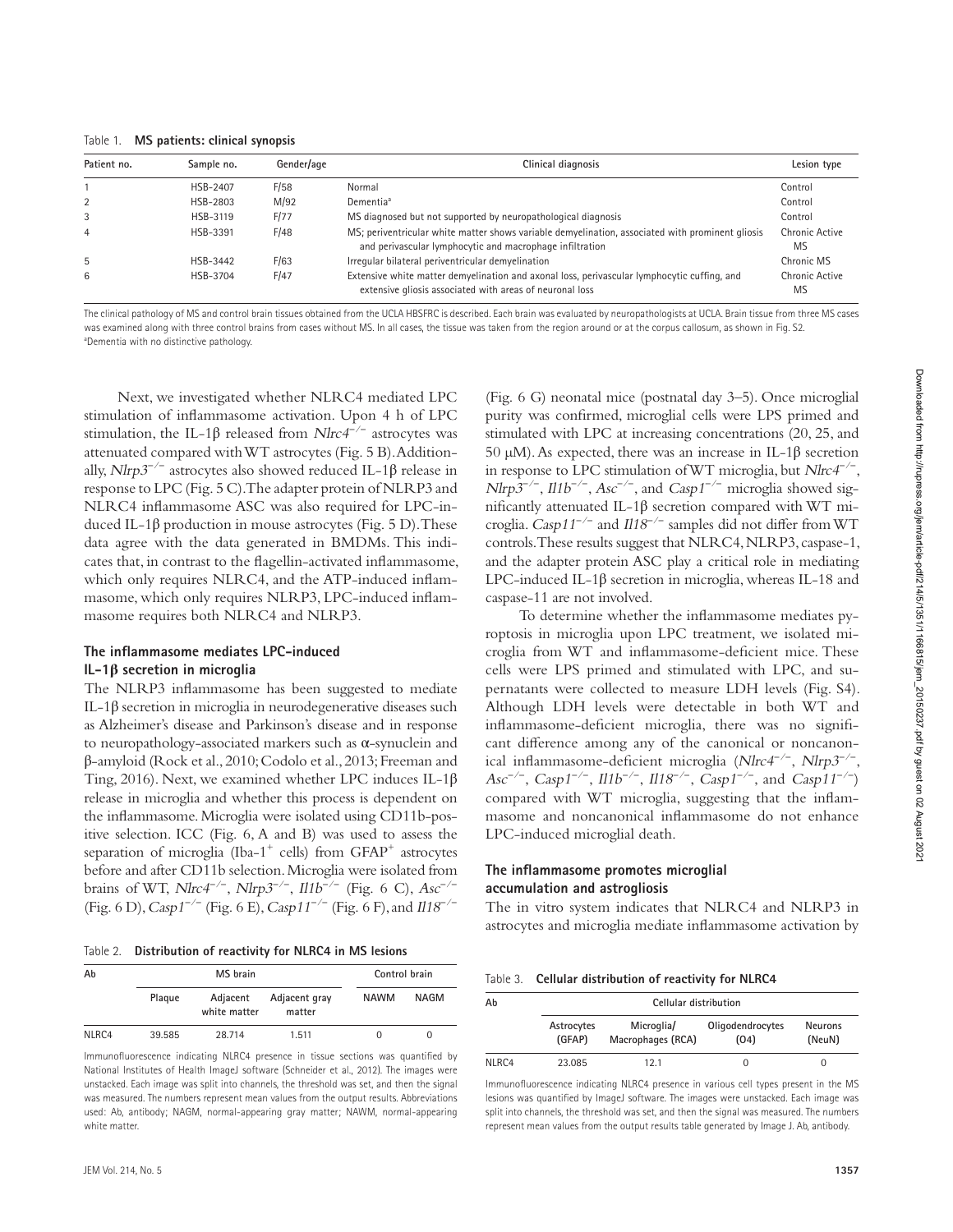

Figure 4. **Astrocytic NLRC4 and NLRP3 display the same inflammasome specific**ity as macrophage NLRs. (A) Immunocytochemical detection of GFAP (green)- but not Iba-1(red)–stained cells from a purified mouse astrocyte culture used in Fig. 4 (D and E). DAPI (blue) was used to label nuclei. Representative images from the experiment performed in triplicate are shown. Bar,16 µM. (B) WT and *NIrc4<sup>-/−</sup>* BMDMs were LPS primed (400 ng/ml) for 4 h and transfected with the transfecting reagent DOTAP and 25, 50, or 100 ng of S. typhimurium flagellin for 1 h before IL-1β was collected from supernatant. WT and *Nlrc4<sup>-/−</sup>* LPS-primed BMDMs were also stimulated with 5 mM ATP, as a positive control for inflammasome activation. Cells were transfected with DOTAP alone or stimulated with flagellin alone without LPS as a negative control. Data are representative of two independent experiments. (C) WT and Nlrp3 *−*/− BMDMs were similarly treated as in B. Data are representative of two independent experiments. (D) WT and Nlrc4 *−*/− primary mouse astrocytes were LPS primed (400 ng/ml) for 4 h and transfected with 50, 100, or 200 ng flagellin for 1 h before IL-1β was collected from supernatant. LPS-primed primary mouse WT and Nlrc4 *−*/− astrocytes were also stimulated with 5 mM ATP, as a positive control, and transfected with DOTAP alone or stimulated with flagellin alone as a negative control. Data are representative of three independent experiments. (E) WT and *NIrp3<sup>-/−</sup>* primary mouse astrocytes were similarly treated as described in D. Data are representative of two independent experiments. (D and E) 9–12 mouse pups (0–2 d old) per genotype were used for each experiment. Each control and experimental condition was performed in triplicate. Results are displayed as the mean  $\pm$  SEM.  $^*$ , P < 0.05; \*\*,  $P < 0.01$ ; \*\*\*,  $P < 0.001$ ; \*\*\*\*,  $P < 0.0001$ ; unpaired Student's t test.

LPC. In parallel with the in vitro studies, we also assessed whether NLRP3 and NLRC4 play a role in the cuprizone model of neuroinflammation. This model consists of feeding mice with chow supplemented with the neurotoxicant cuprizone (0.2%), which results in a CNS disease model comprised of astrogliosis and microglial activation followed by oligodendrocyte cell death and demyelination.

To explore whether the NLRC4 and NLRP3 inflammasomes have a role during cuprizone-induced neuroinflammation, we examined microglial accumulation in WT (control), Nlrc4 *−*/*−* , Nlrp3 *−*/*−* , and double KO (DKO) *Nlrp3<sup>-/−</sup>Nlrc4<sup>-/−</sup>* mice (Fig. 7 A). Microglial cells are resident immune cells of the CNS that release cytokines and chemokines and also phagocytose dead cells, cellular debris, and invading pathogens (Hanisch and Kettenmann, 2007;

Napoli and Neumann, 2009). The microglia populations at the corpus callosum were quantified by RCA-1 lectin staining (Fig. 7 C). Among the untreated groups (indicated as 0 wk), age-matched WT, Nlrc4 *−*/*−* , Nlrp3 *−*/*−* , and *Nlrp3<sup>-/-</sup>Nlrc4<sup>-/-</sup>* mice showed no difference in numbers of microglia at the corpus callosum, indicating that deletion of Nlrc4 and/or Nlrp3 did not affect microglial accumulation in nondiseased mice at steady state (Fig. 7 C). After 3-wk cuprizone treatment, there was a significant reduction in microglial accumulation in *Nlrc4<sup>-/−</sup>*, *Nlrp3<sup>-/−</sup>* , and *Nlrp3<sup>-/−</sup>Nlrc4<sup>-/−</sup>* mice compared with WT controls (Fig. 7 C), with the DKO showing the most significant reduction. These results indicate that NLRC4 and NLRP3 contribute to microglia accumulation at the corpus callosum during demyelination.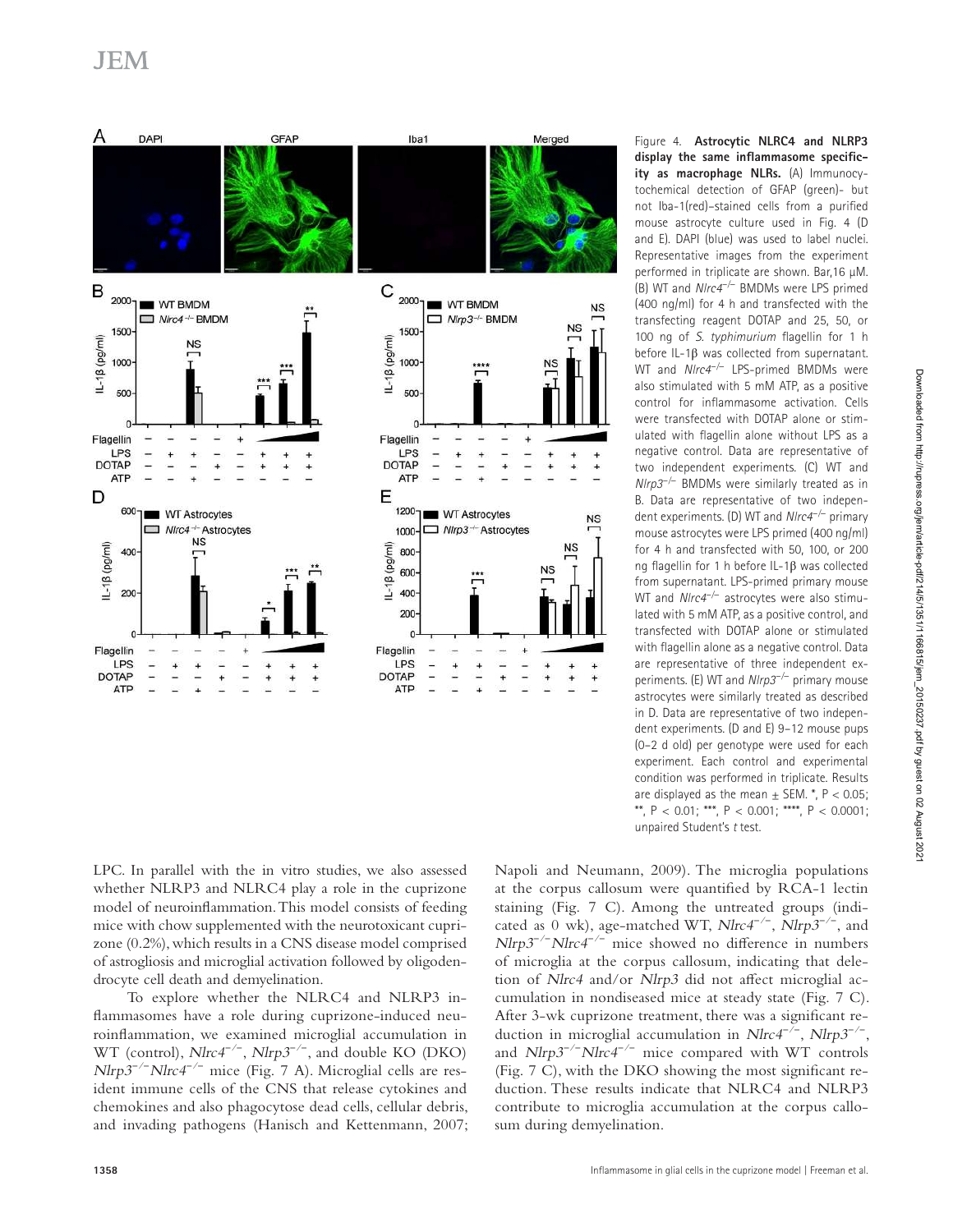

Figure 5. **nLrc4 and nLrP3 mediate LPc-induced IL-1**β **secretion from primary mouse astrocytes.** (A) WT astrocytes were LPS primed  $(1 \mu q/ml)$  for 3 h and incubated with 50 and 100 µM LPC for 2 or 4 h, as indicated, before IL-1β was collected from the supernatant for analysis by ELI SA. Data are representative of three independent experiments. (B) WT and Nlrc4 *−*/− astrocytes were treated as described in A and assayed for IL-1β secretion at 4 h. Data are representative of three independent experiments. (C and D) WT and Nlrp3 *−*/− astrocytes (C) or WT and Asc *−*/− astrocytes (D) were treated as described in A and assayed for IL-1β secretion at 4 h. Data are representative of two independent experiments. Each experimental condition was performed in duplicate, and 9–12 mouse pups (0–2 d old) per genotype were used for each experiment. Results are displayed as the mean  $\pm$  SEM.  $^*$ , P < 0.05; \*\*, P < 0.01; \*\*\*, P < 0.001; unpaired Student's t test.

Next, we examined astrogliosis in WT, Nlrc4<sup>-/−</sup>, *Nlrp3<sup>-/-</sup>*, and *Nlrp3<sup>-/−</sup>Nlrc4<sup>-/−</sup> mice (Fig. 7 B)*. The astrocyte population at the corpus callosum was studied using GFAP staining as a marker of astrocyte activation. Among the control untreated groups (0 wk), age-matched WT, Nlrc4 *−*/*−* , *Nlrp3<sup>-/-</sup>*, and *Nlrp3<sup>-/-</sup>Nlrc4<sup>-/-</sup>* mice showed no difference in the number of astrocytes at the corpus callosum (Fig. 7 D), indicating that the basal level of astrocytes is unaffected by deletion of Nlrc4 and/or Nlrp3. After 3 wk of cuprizone treatment, there was a reduction of astrocytes in Nlrc4 *−*/*−* and Nlrp3<sup>-/-</sup> compared with WT mice, although the difference did not reach significance. In contrast, there was a significant reduction of astrocytes in *Nlrp3<sup>-/−</sup>Nlrc4<sup>-/−</sup> DKO* mice (Fig. 7 D). These results indicate that NLRC4 and NLRP3 exacerbate astrogliosis in the CNS during demyelination.

#### **the inflammasome promotes demyelination in mice**

In the cuprizone model, overt loss of myelination follows astrogliosis and microglial accumulation (Matsushima and Morell, 2001). To assess whether NLRC4 and NLRP3 play a role in demyelination, WT, *Nlrc4<sup>−/−</sup>*, *Nlrp3<sup>−/−</sup>*, and *Nlrp3<sup>−/−</sup>Nlrc4<sup>−/−</sup>* mice were treated with cuprizone. Representative scoring of the extent of demyelination was measured by Luxol Fast blue (LFB) staining for myelin (Fig. 8 A). Slides were read by a reader blinded to the identity of tissues using a scale of 0 (no demyelination) to 3 (complete demyelination), and demyelination was quantified (Fig. 8 B). Cuprizone-treated (3 wk) WT, Nlrc4 *−*/*−* , Nlrp3 *−*/*−* , and Nlrp3 *−*/*−*Nlrc4 *−*/*−* mice showed increased demyelination at the corpus callosum (denoted by the purple, bracketed area; Fig. 8 A) compared with untreated (0 wk) WT, *Nlrc4<sup>-/-</sup>*, *Nlrp3<sup>-/-</sup>*, and *Nlrp3<sup>-/-</sup>Nlrc4<sup>-/-</sup> mice.* 

3-wk cuprizone–treated Nlrc4 *−*/*−* and Nlrp3 *−*/*−* mice showed demyelination scores lower than WT mice, although the difference did not reach significance. In contrast, there was a significant reduction of demyelination in *Nlrp3<sup>−/−</sup>Nlrc4<sup>−/−</sup>* mice. This suggests that, in addition to promoting microglial accumulation and astrogliosis, NLRC4 and NLRP3 cooperate to enhance demyelination.

#### **the inflammasome-intact mice have elevated G2A expression**

The results thus far indicate that LPC has a proinflammatory effect on microglia, astrocytes, and BMDMs and that the inflammasome mediates LPC-induced IL-1β secretion in all three cell types (Fig. 1, Fig. 5, and Fig. 6, C–G). The results also demonstrate that the NLRP3 and NLRC4 inflammasomes exacerbate microglial accumulation and astrogliosis in vivo. Directly assessing LPC in the brain during cuprizone treatment proved to be technically difficult, with inconsistent results obtained. Alternately, we examined the expression of an LPC receptor, namely G2A, a G-protein–coupled receptor (GPR132) that is known to trigger release of cyclic adenosine monophosphate and intracellular  $Ca^{2+}$  to promote apoptosis and chemotaxis of macrophages, monocytes, and microglia upon binding to LPC (Rikitake et al., 2002; Lin and Ye, 2003). To determine whether G2A expression was detectable during the course of neuroinflammation caused by cuprizone treatment, we examined brains from mice subjected to 4-wk cuprizone treatment. G2A expression was confirmed in cuprizone-treated WT brains (Fig. 9 A). Brain sections from *WT*, *Nlrc4<sup>-/−</sup>*, *Nlrp3<sup>-/−</sup>*, and *Nlrp3<sup>-/−</sup>Nlrc4<sup>-/−</sup> DKO mice* were stained for the presence of G2A (denoted by black arrows)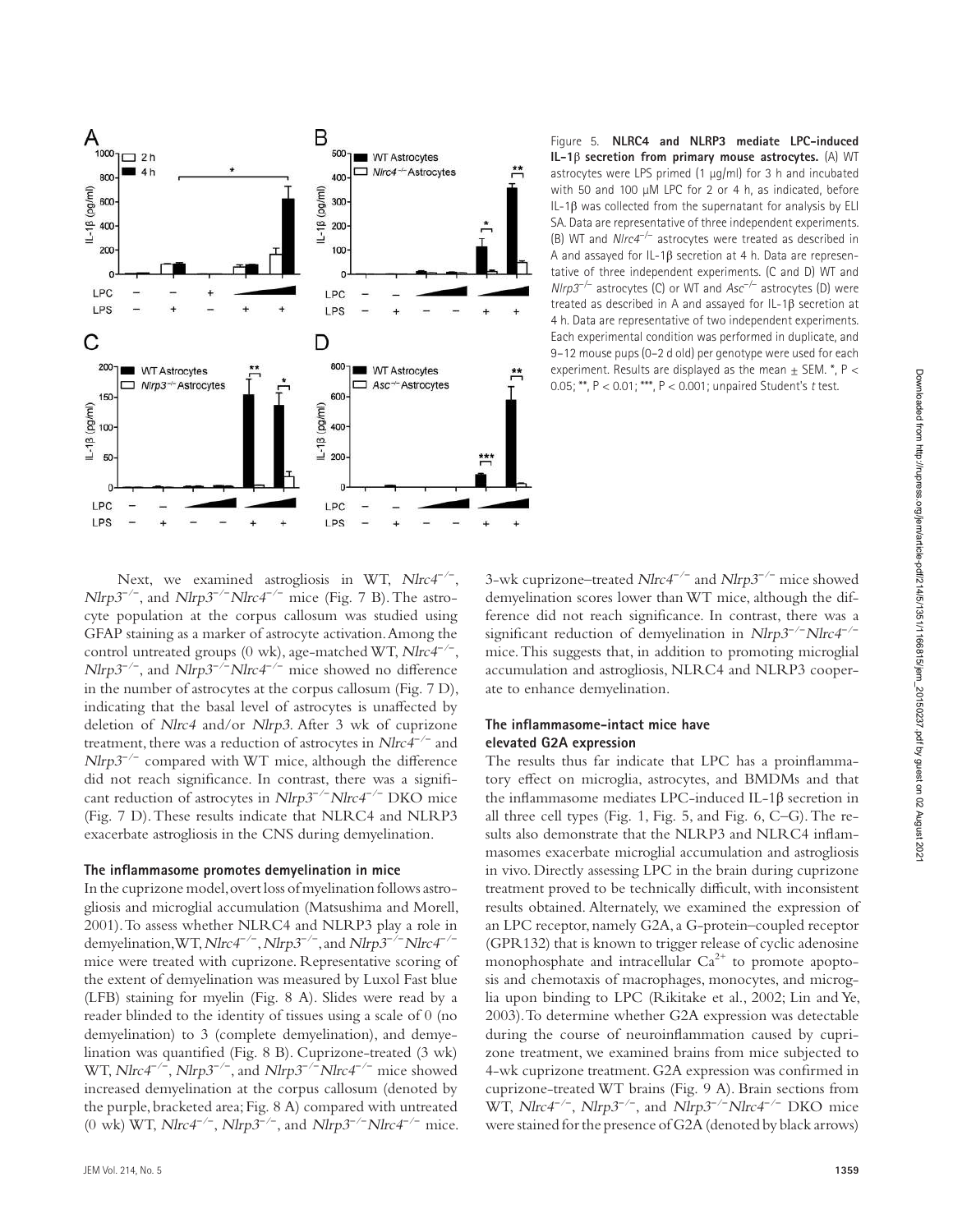

Figure 6. **the inflammasome mediates LPc-induced IL-1β secretion in microglia.** (A and B) ICC of Iba-1 and GFAP staining of mixed glial cell cultures (A) and CD11b-positive selected cells (B) isolated from postnatal day-3–5 WT mouse pups indicates the degree of microglial purity. Bars, 50 µM. (C–G) WT, NIrc4<sup>-/-</sup>, NIrp3<sup>-/-</sup>, II1b<sup>-/-</sup> (C), Asc<sup>-/-</sup> (D), *Casp-1<sup>-/-</sup> (E), Casp-11<sup>-/-</sup> (F), and II18<sup>-/-</sup> (G) microglia were LPS primed (100 ng/ml) for 3 h and stimulated with* LPC (20, 25, and 50 μM) for 1 h. IL-1β in the cell culture supernatant was assessed by ELISA. Data are representative of two independent experiments. Each experimental condition was performed in triplicate. Results are displayed as the mean  $\pm$  SEM. \*, P < 0.05; \*\*, P < 0.01; \*\*\*, P < 0.001; \*\*\*\*, P < 0.0001; unpaired Student's t test.

with hematoxylin used as a counter stain (Fig. 9 B). Quantification of G2A staining in untreated and cuprizone-treated brains was performed (Fig. 9 C). Untreated (0 wk) brains from WT, *Nlrc4<sup>-/−</sup>*, *Nlrp3<sup>-/−</sup>*, and *Nlrp3<sup>-/−</sup>Nlrc4<sup>-/−</sup> mice* showed low levels of G2A expression, with no statistical differences among these genotypes. Brains isolated from cuprizone-treated *Nlrp3<sup>-/−</sup>* and *Nlrc4<sup>-/−</sup>* mice showed a reduction in G2A<sup>+</sup> cells, but the difference did not reach significance when compared with cuprizone-treated WT brains, whereas

G2A in the brains of cuprizone-treated  $N l r p 3^{-/-} N l r c 4^{-/-}$ DKO mice showed a significant reduction. These data suggest that both NLRP3 and NLRC4 are required for elevated G2A expression under a neuroinflammatory state.

As the cuprizone model represents a mouse model of neuroinflammation and demyelination, we assessed whether G2A expression was elevated in human MS tissue. The presence of G2A in brain tissues from MS patients and patients without MS was analyzed (Fig. 9 D). In normal brain tissue,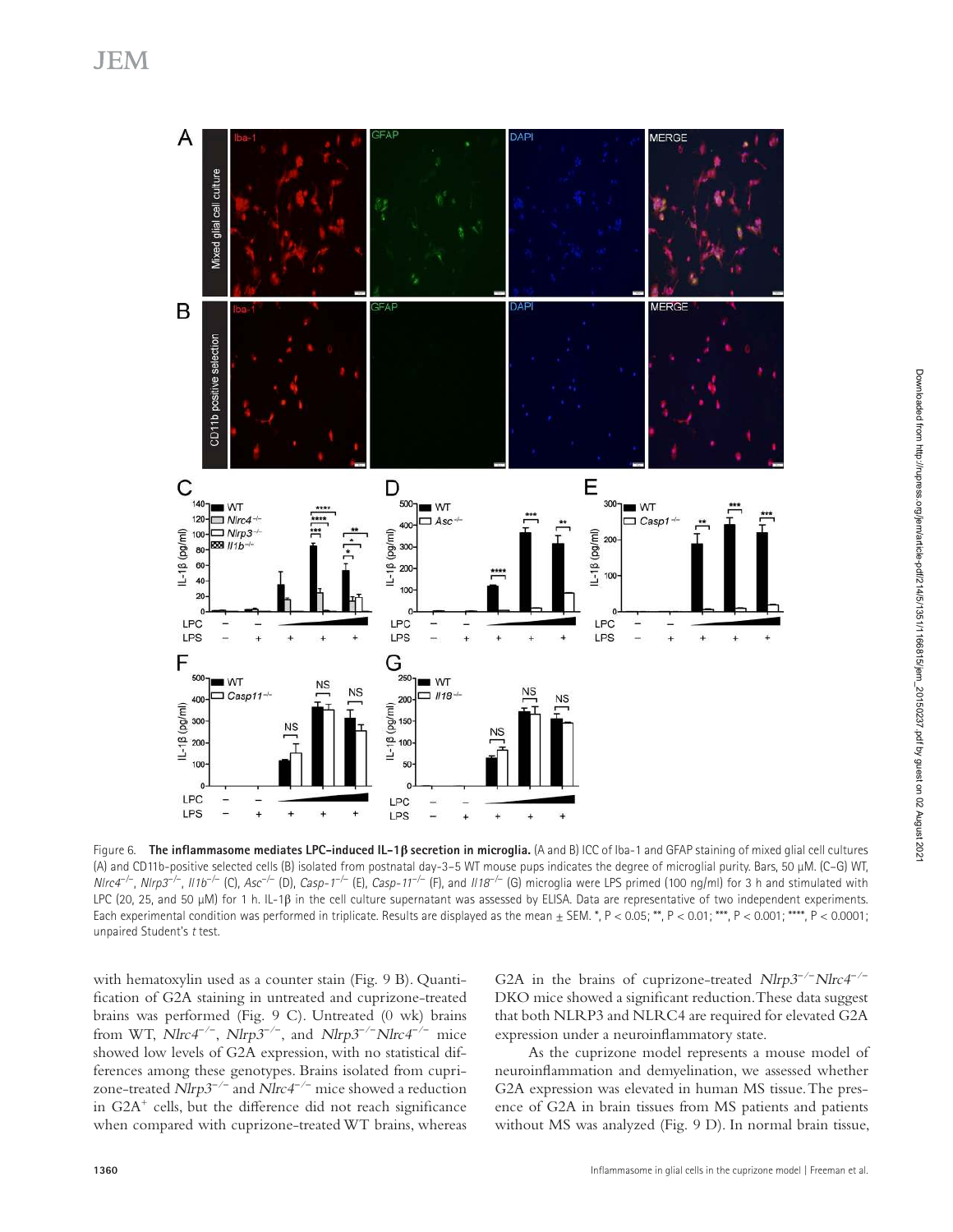

lial marker, RCA. Samples were obtained from cuprizone-treated WT, Nlrc4 *−*/*−* , Nlrp3 *−*/*−* , and Nlrc4 *<sup>−</sup>*/*<sup>−</sup>*Nlrp3 *<sup>−</sup>*/<sup>−</sup> mice. RCA<sup>+</sup> (red) microglial cells were measured at the corpus callosum in brains from untreated mice (0 wk) or after 3 wk of cuprizone treatment. DAPI (blue) was used to label nuclei. Bar, 60 µM. (B) Representative images of brain sections stained for the astrocytic marker, GFAP. Samples were obtained as described in A. DAPI (blue) was used to detect nuclei. Bar, 60 µM. (C and D) Quantification of microglial accumulation (C) and astrogliosis (D) at the midline corpus callosum in the indicated strains. Cell counts are averages of six mice per time point. Results are displayed as the mean  $\pm$  SEM.  $^*$ , P < 0.05;  $^{**}$ , P < 0.01; \*\*\*,  $P < 0.001$ ; unpaired Student's t test. ND, not detectable; sq, square.

G2A expression was very low to barely detectable, whereas G2A expression was abundant in brain tissue from MS patients. These data suggest that G2A is elevated in neuroinflammation-associated conditions in both human and mouse tissues.

#### **dIScuSSIon**

There is increasing evidence that inflammatory processes in the CNS play a large part in neurological disorders. As an understanding of how DAMPs activate neuroinflammation is fundamental to our understanding of CNS disease etiology, this work focuses on LPC, which has been associated with neurodegenerative and demyelination diseases. The results show that LPC serves as a DAMP that induces an atypical pattern of inflammasome activation that is dependent on both NLRP3 and NLRC4, as well as

ASC and caspase-1. Conventionally, NLRP3 and NLRC4 mediate inflammasome complexes of distinct and nonoverlapping specificities (Strowig et al., 2012; Broderick et al., 2015; Guo et al., 2015; Broz and Dixit, 2016). Recent studies with Salmonella infection indicate that both NLRP3 and NLRC4 are involved in inflammasome activation by this bacteria, which actually represents a complex pathogen, unlike LPC (Qu et al., 2016). In addition to the in vitro study here, analysis of an animal model of neuroinflammation and demyelination shows that both NLRP3 and NLRC4 exacerbate disease outcome, thus providing an in vivo correlate for in vitro characterization. Finally, analysis of purified astrocyte and microglial preparations show that both NLRP3 and NLRC4 are required for inflammasome activation by LPC in these cells.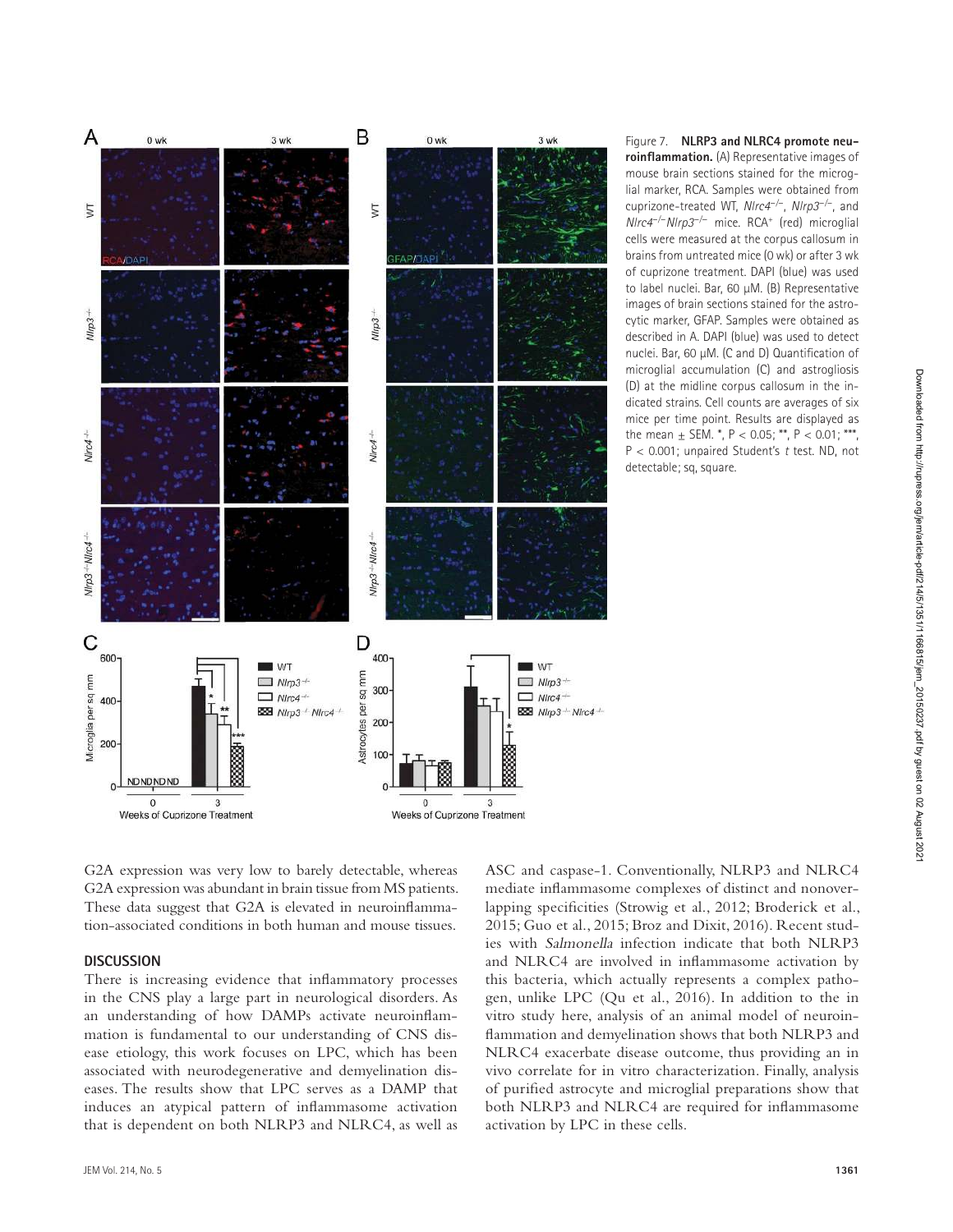

Figure 8. **the inflammasome promotes demyelination.** (A) Representative images of brain sections of untreated (0 wk) and 3-wk cuprizone–treated WT, Nlrc4 *−*/*−* , Nlrp3 *−*/*−* , and Nlrc4 *<sup>−</sup>*/*<sup>−</sup>*Nlrp3 *<sup>−</sup>*/<sup>−</sup> mice stained for the presence of myelin at the corpus callosum (purple dashed lines) with LFB (blue). Bar, 50 µM. (B) Quantification of LFB-stained WT, Nlrc4 *−*/*−* , *NIrp3<sup>-/−</sup>*, and *NIrc4<sup>-/−</sup>NIrp3<sup>-/−</sup>* mice brain sections. Each circle represents the mean observed LFB score for one mouse. WT, Nlrc4 *−*/*−* , Nlrp3 *−*/*−* , and Nlrc4 *<sup>−</sup>*/*<sup>−</sup>*Nlrp3 *<sup>−</sup>*/<sup>−</sup> mice were scored by a blinded reader on a scale of 0 (no demyelination) to 3 (complete demyelination). The mean value of each dataset is depicted by a red line. All scoring is restricted to the midline corpus callosum (purple dashed lines in A). LFB scores are means of four to six mice per time point. Results are displayed as the mean  $\pm$  SEM. \*\*, P < 0.01; unpaired Student's t test.

Although NLRP3 has been extensively studied, NLRC4 is primarily studied in the context of microbial infection. However, Nlrc4 mRNA is detected in the adult mouse brain (Poyet et al., 2001), is elevated in brain tissues from Alzheimer's patients, and is shown to mediate palmitate-induced inflammasome activation in astrocytic cultures (Liu and Chan, 2014). Additionally, the absence of NLRC4 reduced brain injury, although this process appears to be independent of IL-1

(Denes et al., 2015). Heightened expression of NLRC4 has been associated with inflammatory diseases such as Kawasaki disease (Ikeda et al., 2010) and atopic dermatitis (Macaluso et al., 2007). Using peripheral blood mononuclear cells from patients, these authors demonstrated increased gene expression of NLRC4 in patients relative to healthy controls, leading the authors to suggest a role for NLRC4 in these inflammatory diseases, although the direct relevance of elevated NLRC4 in these diseases is undefined. A direct link between NLRC4 and inflammation has been determined for recurrent macrophage activation syndrome, where this disorder was associated with an activating NLRC4 mutation (Canna et al., 2014).

Our previous study with Nlrp3 *−*/*−* , Casp1 *−*/*−* , Il1*β −*/*−* , and *Il18<sup>-/-</sup>* mice in the cuprizone model showed a NL-RP3-dependent mechanism, leading to demyelination and loss of mature oligodendrocytes (Jha et al., 2010). Moreover, our results in Nlrp3 *−*/*−* mice showed that NLRP3 deficiency only partially delayed demyelination and neuroinflammation, uncovering the possible involvement of redundant NLR proteins during neuroinflammation and demyelination. This previous work did not analyze the cell types that are involved in inflammasome activation.

The current work provides evidence that NLRC4 is strongly expressed in astrocytes and to a lesser extent in microglia during neuroinflammation. Expression of glial NLRC4 was enhanced in the mouse brain during chronic stages of neuroinflammation in the cuprizone model and in pathological brain sections from MS patients. As the role of the inflammasome in astrocytes is not well understood, the importance of this study lies in the functional delineation of LPC-induced NLRC4 and NLRP3 inflammasome activation in astrocytes. We also show that the canonical inflammasome components NLRP3, NLRC4, ASC, caspase-1, and IL-1β mediate LPC-induced IL-1β secretion in BMDMs and microglia, whereas caspase-11, which represents the noncanonical inflammasome pathway, is not required. These data suggest that inflammasome activation by LPC in macrophages and these two glial populations occurs via indistinguishable pathways. The importance of NLRC4 and NLRP3 in the CNS is further supported by findings in the cuprizone model, where mice lacking individual NLR (*Nlrc4<sup>-/-</sup>* or *Nlrp3<sup>-/-</sup>*) exhibited modestly reduced astrogliosis, microglial accumulation, and expression of the LPC cognate receptor G2A, whereas *Nlrp3<sup>-/−</sup>Nlrc4<sup>-/−</sup>* DKO mice showed the most significant reduction when compared with WT mice. This suggests that NLRP3 and NLRC4 may function in a synergistic or cooperative fashion during neuroinflammation.

This study also finds that astrocytes express a relatively high level of NLRC4. Astrocytes, the most abundant cell type in the CNS, are increasingly appreciated for their broad regulatory impact on CNS homeostasis and function. Astrocytes perform multiple and diverse roles in the CNS, including the maintenance of extracellular ionic balance, promotion of neuronal survival, formation of synapses, and maintenance of the blood–brain barrier (Molofsky et al., 2012). They also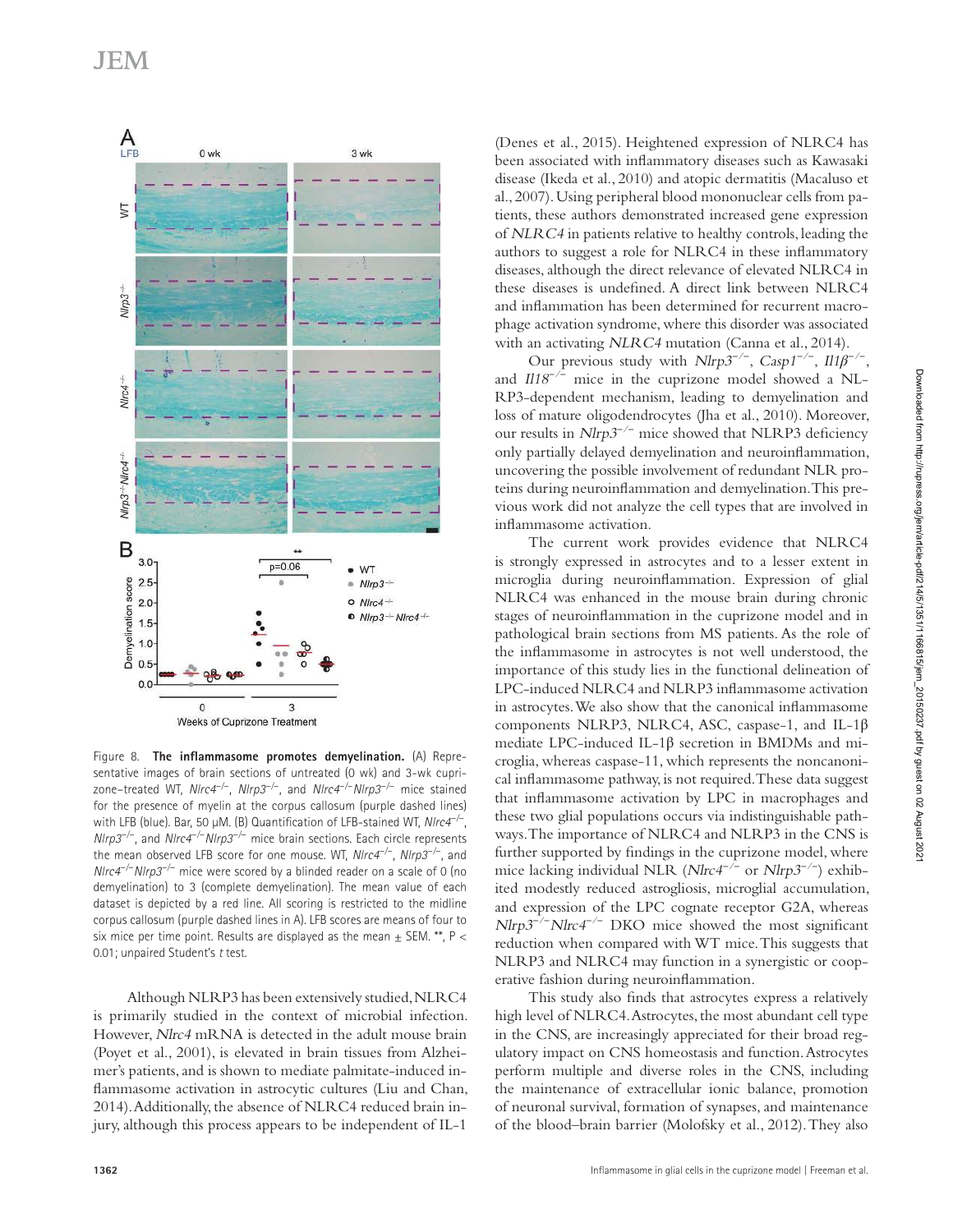

Figure 9. **the inflammasome elevates expression of the LPc receptor G2A.** (A) Brain sections from 4-wk cuprizone–treated WT mice were stained for the presence of G2A at the corpus callosum of the brain, as indicated by black arrowheads, with a hematoxylin counter stain. (Left) The negative control (no G2A antibody was used), which shows no brown staining. (Right) G2A-positive cells (brown staining as indicated by black arrowheads). Bar, 20 µm. (B) Representative images of 0-wk and 4-wk cuprizone–treated brains from WT, Nlrc4 *−*/*−* , Nlrp3 *−*/*−* , and Nlrc4 *<sup>−</sup>*/*<sup>−</sup>*Nlrp3 *<sup>−</sup>*/<sup>−</sup> mice are shown. G2A-positive cells (as indicated by black arrowheads) are detected within the corpus callosum. Bar, 20 µM. (C) G2A-positive cells within the corpus callosum of cuprizone-treated brains of WT, Nlrc4 *−*/*−* , Nlrp3 *−*/*−* , and Nlrc4 *<sup>−</sup>*/*<sup>−</sup>*Nlrp3 *<sup>−</sup>*/<sup>−</sup> mice were quantified. Cell counts are means of five to six mice per time point. Results are displayed as the mean  $\pm$  SEM.  $^*$ , P < 0.05; unpaired Student's <sup>t</sup> test. (D) IHC of G2A-positive cells within white matter brain tissue of normal brain and brain from an MS patient. (Top, left) G2A staining of brain section from control. (Top, right) G2A staining of brain sections from deceased MS patients. The yellow bracketed areas contain G2A-positive cells and are shown magnified to reveal the stained cells in the bottom panels. Bars, 100 µm.

provide nutrients such as glucose to neurons and play a key role in the repair and scarring process in the brain. Activated astrocytes are a major contributor to neuroinflammation and

are important for synapse formation. With respect to the inflammasome genes, astrocytes express the MHC class II transactivator (CIITA; Collawn and Benveniste, 1999; Stüve et al., 2002), NOD1 and NOD2, and the inflammasome adapter protein ASC (de Rivero Vaccari et al., 2008). However, inflammasome activity in astrocytes has not been widely studied, so questions of NLRC4 mediating inflammasome functions in astrocytes remain unanswered.

It is commonly understood in the field that different inflammasome NLRs display distinct specificities for agonists/

JEM Vol. 214, No. 5 **1363**

ligands. However, we initially proposed the model wherein NLRs may be able to mix and match, thus expanding the repertoire of PAMP recognition (Ting and Davis, 2005). Indeed, a few pairs of NLRs have been found to display common specificity. For example, the NAIP2–NLRC4 complex physically associates with a T3SS molecule, whereas NAIP5– NLRC4 associates with flagellin (Kofoed and Vance, 2011; Zhao et al., 2011; Halff et al., 2012). Although NLRP3 and NLRC4 display distinct specificities, they are both required for inflammasome activation by Salmonella (Broz et al., 2010), and endogenous NLRP3 and NLRC4 have been colocalized in cells upon Salmonella infection (Man et al., 2014). More recently, analysis of a mutant NLRC4 unexpectedly revealed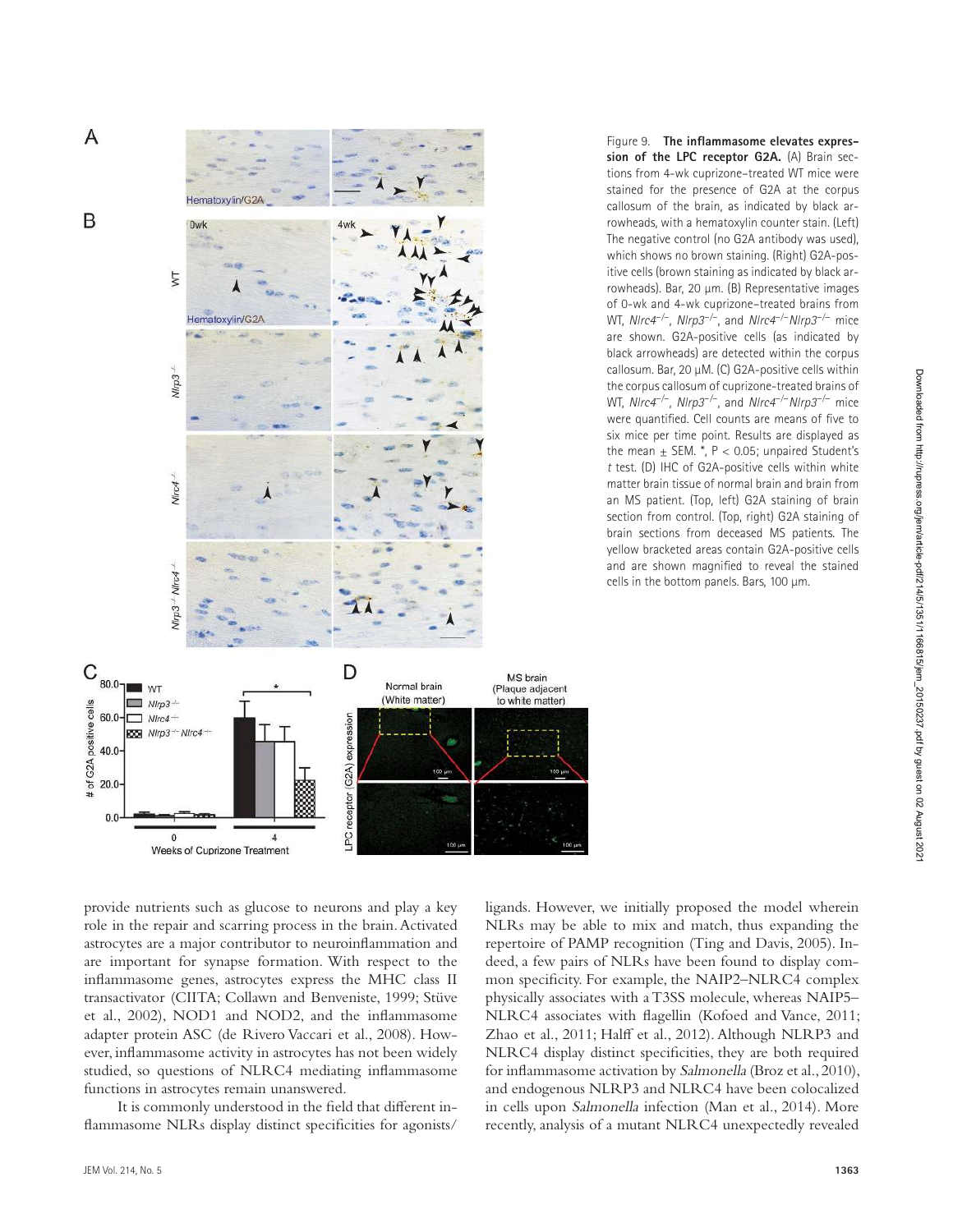that this mutant protein can still recruit NLRP3, which then engages ASC to activate the inflammasome upon infection with S. typhimurium (Qu et al., 2016). It will be interesting to examine whether this mutant NLRC4 exhibits intact inflammasome response to LPC.

In summary, this work provides direct evidence for the functional importance of NLRC4 and NLRP3 in astrocytic and microglial inflammasome activation and, furthermore, shows that NLRC4 and NLRP3 mediate inflammasome activity by a CNS-associated DAMP, namely LPC. Considering the expanding importance of astrocytes and microglia in neurological homeostasis and disease states, these findings have broad implications for understanding a plethora of neurological disorders where neuroinflammation is evident.

### **MAterIALS And MethodS**

#### **Mice**

*Nlrc4<sup>-/-</sup>* mice on the C57BL/6 background were provided by V. Dixit (Genentech, San Francisco, CA). Nlrp3 *−*/*−* mice backcrossed on the C57BL/6 background have been previously described (Jha et al., 2010). C57BL/6 mice were purchased from The Jackson Laboratory and were maintained at the University of North Carolina facility. Nlrp3 *−*/*−* mice were *crossed with Nlrc4<sup>-/−</sup> mice to generate Nlrp3<sup>-/−</sup>Nlrc4<sup>-/−</sup>* mice.  $Asc^{-/-}$ ,  $Casp1^{-/-}$  ( $Casp11^{Tg}$ ), and  $Casp11^{-/-}$  mice were originally provided by V. Dixit. Il1b *−*/*−* mice, originally provided by D. Chaplin (University of Alabama at Birmingham, Birmingham, AL), and *Il18<sup>-/-</sup>* mice (The Jackson Laboratory) were also used. All mice were 8–10 wk old before the start of treatment. All mice were allowed to acclimate to the facility for 1–2 wk before cuprizone treatment. C57BL/6, Nlrc4 *−*/*−* , *Nlrp3<sup>-/−</sup>*, and *Nlrp3<sup>-/−</sup>Nlrc4<sup>-/−</sup></sup> mouse lines were bred and* maintained in house. All experiments with animals were conducted under protocols approved by the Institutional Animal Care and Use Committee at University of North Carolina Chapel Hill and the National Institutes of Health Guidelines for Animal Care and Use. All animals were housed under specific pathogen–free conditions in sterile isolated caging in Association for Assessment and Accreditation of Laboratory Animal Care–accredited facilities.

### **cuprizone treatment**

8–10-wk-old male mice were fed 0.2% (wt/wt) cuprizone (oxalic bis [cyclohexylidenehydrazide]; C9012; Sigma-Aldrich) mixed into ground chow ad libitum for 3–4 wk to induce progressive demyelination (Arnett et al., 2002; Franco-Pons et al., 2007). Untreated control mice were maintained on a diet of normal pellet chow.

### **tissue preparation**

Mice were anesthetized and perfused with PBS followed by 4% paraformaldehyde (PFA). Brains were removed, postfixed in PFA, and embedded in paraffin. 5-µm coronal sections were cut at the fornix region of the corpus callosum. For frozen sections, mice were perfused and postfixed as described previously (Arnett et al., 2001). Brains were allowed to soak in 30% sucrose in PBS and snap frozen on dry ice in optimal cutting temperature medium. 5- and 20-µm coronal sections were cut at the fornix region of the corpus callosum for analysis by IHC. All analyses were restricted to the midline corpus callosum as described previously (Plant et al., 2007).

### **human brain tissue samples**

The MS and control tissues were obtained from the UCLA HBSFRC with written informed consent from all donors, and the use of human tissues was reviewed via expedited review procedures (45 CFR 46. 110 b [2]) and approved by the UCLA Institutional Review Board. The clinical pathology of patients is listed in Table 1, with material evaluated by neuropathologists at the UCLA HBSFRC. Brain tissues from three MS cases were examined along with three control brains from cases without MS. Among MS brains, three different samples were obtained from each brain including normal-appearing white matter, normal-appearing gray matter, and plaque. Considering the control brains, two samples were obtained from each brain including normal-appearing white matter and normal-appearing gray matter. In all cases, the tissues were taken from regions around or at the corpus callosum (Fig. S3). The brain samples were obtained in 4% PFA and subsequently embedded in paraffin and sectioned into 5-µm coronal sections.

### **histological staining**

To examine demyelination, paraffin sections were rehydrated through a graded series of alcohol washes and stained with LFB (S3382; Sigma-Aldrich) as described previously (Arnett et al., 2002). Sections were read by a double-blinded reader and graded on a scale from 0 (no demyelination) to 3 (complete demyelination), with higher scores indicating increased pathology. For detection of microglia/macrophages, sections were rehydrated and permeabilized with 0.1% Triton/PBS for 20 min at room temperature (RT) and then incubated with RCA-1 lectin (1:500; L-1080; Vector Laboratories) at 37°C for 1 h. Only RCA-1<sup>+</sup> cells with observable DAPI-stained nuclei were included in the quantification.

## **Ihc**

IHC was performed on 5-µm paraffin-embedded sections that were deparaffinized and rehydrated through alcohols as described in the previous paragraph. To detect astrocytes, sections were incubated with 5% normal goat serum in 0.1% Triton/PBS for 20 min at RT. Subsequently, the sections were washed and incubated with GFAP rabbit anti–cow monoclonal antibody (1:100; Z0334; Dako/Agilent Technologies) and goat anti–rabbit FITC-conjugated secondary antibody (1:100; FI-1000; Vector Laboratories). For the detection of NLRC4, the sections were permeabilized with 0.1% Triton/PBS for 10 min and incubated with rabbit anti–mouse NLRC4 antibody (1:100; NBP2-41124; Imgenex/Novus Biologicals) overnight at 4°C. After washing the sections with PBS, the primary anti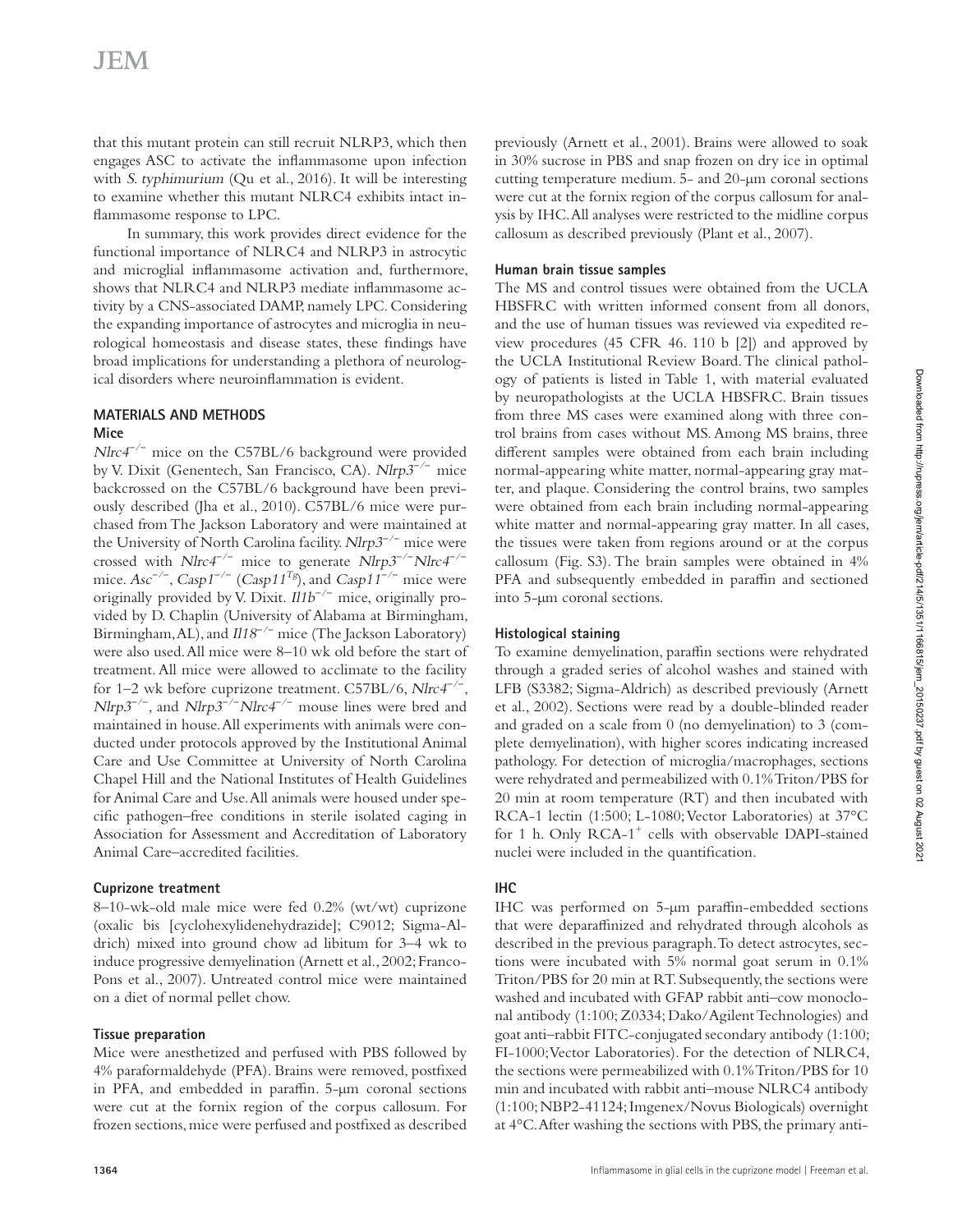body was detected by incubation with goat anti–rabbit Alexa Fluor 488–conjugated antibody (A11034; Molecular Probes/ Thermo Fisher Scientific) for 1 h at RT. Immunopositive cells with an observable DAPI-stained nucleus were counted twice with sample identities covered from reviewers. Cell counts were averaged for four to seven mice per time point.

G2A staining was performed on paraffin specimens using G2A (M-20) antibody (goat polyclonal; sc-9692; lot 2315; Santa Cruz Biotechnology, Inc.). Antigen retrieval was performed with EDTA-based buffer (950-500; Discovery CC1), pH 8.5, for 64 min at 100◦C and then blocked with Rodent Decloaker (10X; RD913L; Biocare Medical) for 1 h at RT. The samples were given a hydrogen peroxidase block for 8 min at RT and then incubated in the primary antibody (1:50 dilution) for 2 h at RT in a Tris-based diluent (760-212; Discovery PSS Diluent), followed by the secondary antibody (polyclonal rabbit anti–goat immunoglobulin/HRP; P0160; Dako) incubation for 1 h at RT. The samples were treated with diaminobenzidine and Hematoxylin II (790-2208; Ventana) for 12 min, followed by Bluing Reagent (760-2037; Ventana) for 4 min. The slide staining was performed using a Discovery Ultra Automated IHC staining system (Ventana).

#### **Icc**

ICC was performed on glial cells plated on polylysine-coated coverslips. To detect the presence of astrocytes, coverslips were permeabilized with Triton X-100 for 20 min and washed with PBS containing 0.05% Tween 20 for 20 min. Coverslips were blocked with 5% normal donkey serum (D9963; Sigma-Aldrich) in Triton X-100 for 30 min. Coverslips were incubated overnight with chicken primary GFAP antibody (ab1334436; Abcam) in 5% normal donkey serum (0.5:1,000) in Triton X-100 overnight. Coverslips were washed four times with PBS containing 0.05% Tween 20 and blocked with 5% normal donkey serum for 30 min. Coverslips were incubated with a donkey anti–chicken Alexa Fluor 488 antibody (703-545-155; Jackson ImmunoResearch Laboratories, Inc.) at 1:500 for 1 h at RT.

To detect the presence of microglia, coverslips were permeabilized with Triton X-100 for 20 min and washed with PBS containing 0.05% Tween 20 for 20 min. Coverslips were blocked with 5% normal goat serum (S-1000; Vector Laboratories) in Triton X-100 for 30 min. Coverslips were incubated overnight with rabbit primary Iba-1 antibody (ab178847; Abcam) in 5% normal goat serum (1:100) in Triton X-100 overnight. Coverslips were washed four times with PBS containing 0.05% Tween 20 and blocked with 5% normal goat serum for 30 min. Coverslips were incubated with a biotinylated goat anti–rabbit antibody (BA-1000; Vector Laboratories) in 5% normal goat serum at 1:100 for 1 h at RT. Then, coverslips were incubated with an avidin-conjugated Alexa Fluor 594 antibody (S32356; Invitrogen) at 1:500 for 1 h at RT. Coverslips were mounted with DAPI media (H-1200; Vector Laboratories) to detect the presence of nuclei.

#### **Imaging**

For imaging of IHC, microglial and astrocytic cell counts were taken from the midline of the corpus callosum, confined to images of a 0.033-mm<sup>2</sup> area taken with a 50 $\times$  oil immersion objective, whereas LFB-stained images of the corpus callosum were taken at a magnification of 20. For ICC, images of microglia and astrocytes were taken at 20×. An upright microscope (BX-40; Olympus) with a camera (Optronics) and Scion image acquisition software were used for taking images of the mouse brains at RT. The scale bar was added by Scion image acquisition software. An upright microscope (BX-61; Olympus) with bright-field, dark-field, differential interference contrast, and epifluorescence capability with Velocity software (PerkinElmer), an ORCA RC camera (Hamamatsu Photonics), and a color camera (RETIGA 4000R; QImaging) were used for imaging human brain tissue at RT. Images of a ruler were also taken at  $50\times$  by an upright microscope  $(BX-40)$  or at  $20\times$  by an upright microscope  $(BX-61)$ , and the scale bars for Fig. 3 and Fig. S2 were generated based on ruler images. Immunofluorescence in tissue sections was quantified by the National Institutes of Health ImageJ software (Schneider et al., 2012).

For imaging of G2A-stained sections, G2A<sup>+</sup> cell counts were taken from the midline of the corpus callosum and taken with a 100× oil immersion objective. An inverted microscope (Eclipse Ts2r; Nikon) with a camera (DS-Ri2; Nikon) and NIS-Elements Advanced Research image acquisition software were used for taking images of G2A-stained mouse brains at RT. The scale bar was added by the image acquisition software.

#### **Astroglial isolation and purification**

Primary mouse glial cultures were generated from brains as described previously with slight modifications (McCarthy and de Vellis, 1980). Three to four brains from neonatal mice (1–2 d old) were used to seed each T75 flask. In brief, the tissue was triturated and processed with a papain dissociation system according to the manufacturer's instructions (LK003150; Worthington Biochemical Corporation). Cells obtained as a result of tissue processing were resuspended in DMEM containing 10% FBS (Hyclone), 100 µg/ml streptomycin, and 50 U/ml penicillin and were plated in a T75 flask. These cultures were maintained in a  $5\%$ -CO<sub>2</sub> humidified incubator at  $37^{\circ}$ C for 2–3 wk. Media was changed every 2–3 d. Microglial cells growing on top of the confluent astrocyte monolayer were detached by shaking at 260 rpm for 3 h at 37°C. The media was replaced, and the cultures were placed back on shakers at 100 rpm for 24 h at 37°C. A confluent astrocyte layer was detached from the flask using 0.2 g/L EDTA in PBS (Versene; Gibco), and cells were counted and replated as required. Astrocyte purity and potential microglial contamination was assessed by ICC using microglial-specific antibodies (Iba-1; ab107159; Abcam) and astrocyte-specific antibodies (GFAP; 130300; Thermo Fisher Scientific). A microscope (700; ZEISS) with ZEN software was used for taking images of mouse glia at 20×. The scale bar was added using ZEN software.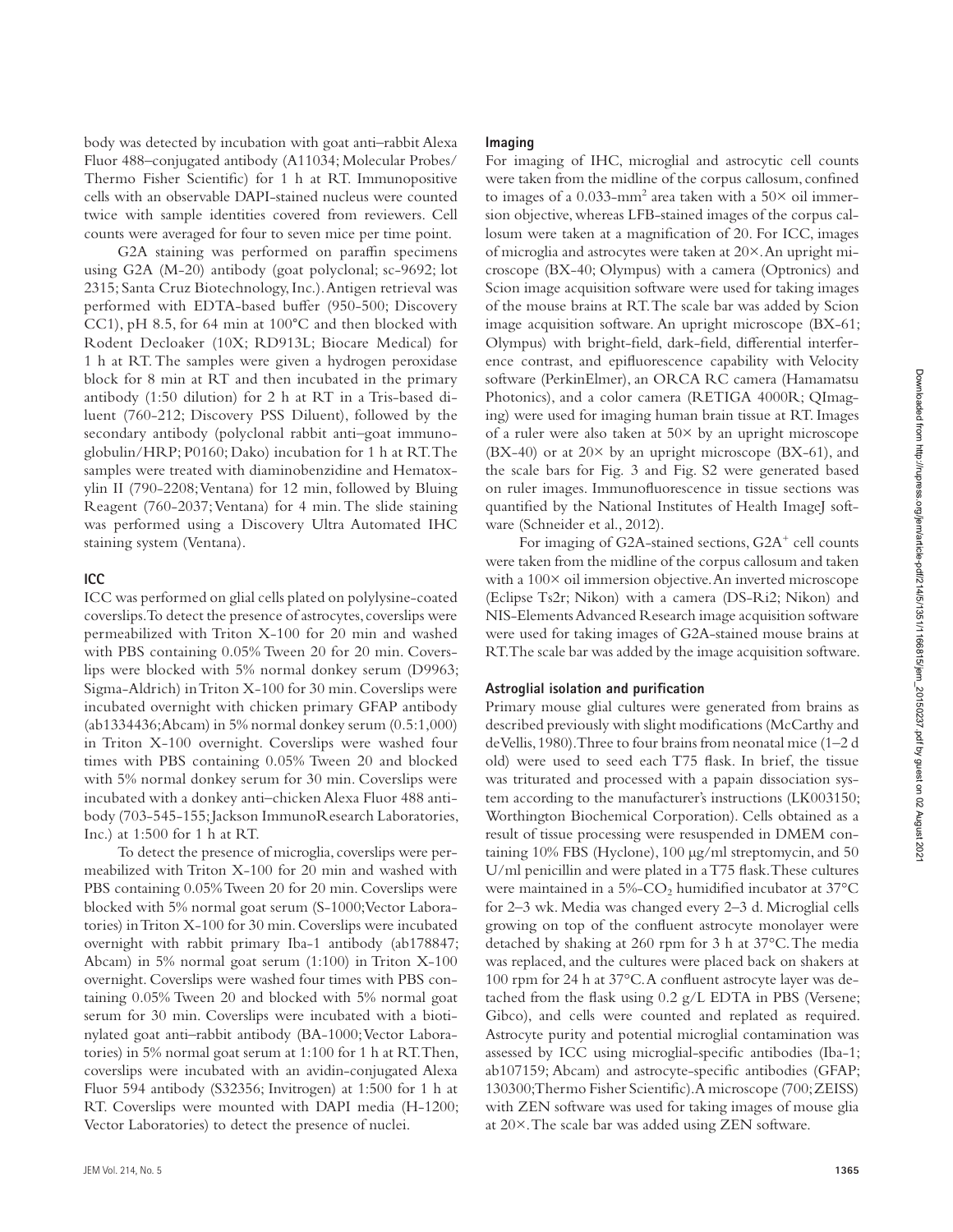## **Microglial isolation and purification**

Brains were obtained from postnatal day 3–5 mouse pups and enzymatically treated with a tissue dissociation kit (LK003150). Microglial cells were isolated from mixed glial cell populations through CD11b-positive selection (130- 093-634; magnetic-activated cell sorting; Miltenyi Biotec). Microglial purity was confirmed by staining for the presence of a microglial marker (Iba-1) and absence of an astrocyte marker (GFAP) in mixed glial cell cultures and cultures that were subjected to CD11b-positive selection.

## **Flagellin transfection of astrocytes**

Primary glial cultures were harvested from a pool of 0–2-dold neonatal mouse pup brains as previously described (Mc-Carthy and de Vellis, 1980). Then, astrocytes were replated in a 96-well plate at a density of 50,000 cells per well. Astrocytes were primed with 400 ng/ml LPS (tlrl-3pelps; InvivoGen) in DMEM containing 10% FBS for 4 h. Before transfection, wells were rinsed two to three times with PBS to remove any serum. Then, astrocytes were DOTAP transfected with S. Typhimurium flagellin (tlrl-epstfla-5; Invivo-Gen) in serum-free DMEM media for 1 h at concentrations of 6.5–200 ng per well. Supernatants from each of the wells were collected and then measured for the mouse cytokine IL-1β using an ELISA kit (OptEIA) according to the manufacturer's instructions (BD).

### **LPS and LPC stimulation of BMDMs**

BMDMs were obtained by flushing femurs of WT, Nlrp3<sup>-/−</sup>, *Nlrc4<sup>-/−</sup>, Nlrc4<sup>-/−</sup>Nlrp3<sup>-/−</sup>, Asc<sup>-/−</sup>, Casp1<sup>-/−</sup>, Casp11<sup>-/−</sup>* , *Il*18<sup>-/-</sup>, and *Il1b<sup>-/-</sup>* mice with DMEM containing 10% FBS and penicillin/streptomycin. Cells were treated with ACK lysis buffer. Cells were cultured with DMEM, supplemented with 30% GM-CSF containing L929 media, 20% FBS, and penicillin/streptomycin, for 5–7 d to allow cells to differentiate into BMDMs. Cells were plated at a density of 100,000 cells per well in a 96-well plate or 1,000,000 cells per well in a 6-well plate. BMDMs were stimulated with DMEM containing 10% FBS and 100 ng/ml LPS overnight. After wells were rinsed twice with PBS, the cells were stimulated with serum free DMEM containing 25, 50, or 100 µM LPC for 1 h. Cells were pelleted by spinning at 400 g for 5 min, and the supernatant was collected and analyzed for IL-1 $\beta$  secretion by ELISA and Western blotting or LDH release for cell toxicity (11644793001; Roche). With regard to inhibitor usage, the inhibitors were added after LPS priming and 30 min before 50-µM LPC stimulation and were maintained in cell culture during LPC stimulation. The caspase-1 inhibitor YVAD (FMK005) was purchased from R&D Systems. NAC (A9165) and MPG (M6635) were purchased from Sigma-Aldrich. APDC (ALX-550-178-M001), Mitotempo (ALX-430-150-M005), Ca-074 Me (BML-PI126-0001), glyburide (BML-KC120-0005), BAPTA-AM (BML-CA411-0025), 2-APB (ALX-400-045-M100), and U73122 (BML-ST391-0005) were purchased from Enzo Life Sciences.

## **LPS and LPc stimulation of astrocytes**

Astrocytes were replated at a density of 50,000 cells per well in a 96-well dish plate. Then, astrocytes were primed with 1 µg/ml LPS in DMEM containing 10% FBS overnight. After rinsing wells with PBS two to three times, then, cells were stimulated with prewarmed serum-free DMEM (37°C) containing LPC concentrations of 50 and 100 µM for 2 and 4 h. Supernatants from each of the wells were collected, and IL-1β levels were measured.

## **LPS and LPc stimulation of microglia**

Microglia were seeded at a density of 50,000 cells per well in a 96-well dish plate. First, microglia were primed with 100 ng/ml LPS in DMEM containing 10% FBS for 3 h before LPC stimulation. After rinsing cells with PBS, cells were then stimulated with prewarmed serum-free DMEM (37°C) containing LPC concentrations of 20, 25, and 50 µM for 1 h. Supernatants from each of the wells were collected and then assessed for mouse cytokine IL-1β or for cytotoxicity by LDH release assay.

## **Immunoblotting**

Cells were resuspended in lysis buffer (50 mM Tris, 150 mM NaCl, 1% Triton X-100, protease inhibitor cocktail, and phosphatase inhibitor cocktail, pH 7.4). Cell lysates were incubated on ice for 30 min, and cell debris was pelleted by centrifugation at 16,000 g for 30 min at 4°C. Clear lysates and cell supernatants were separated by 4–16% Bis-Tris gels (NativePAGE Novex; Thermo Fisher Scientific) and then transferred onto polyvinylidene fluoride membranes (EMD Millipore). The membranes were blocked with 5% milk protein before probing with primary antibodies. Primary antibodies included anti–IL-1β (AF-401-SP; R&D Systems), anti–caspase-1 (AG-20B-0044-C100; Adipogen), and anti– β-actin (sc-1615; HRP conjugate; Santa Cruz Biotechnology, Inc.). Appropriate HRP-conjugated secondary antibodies were used, and proteins were detected using Enhanced Chemiluminescent reagent (Thermo Fisher Scientific).

## **Statistical analysis**

All values are shown as mean  $\pm$  SEM. Two-tailed, unpaired Student's t test was used to assess statistical significance in Prism (5.0; GraphPad Software). In all tests, p-values of <0.05  $(*, P < 0.05; **, P < 0.01; ***, P < 0.001; ***, P < 0.0001)$ were considered statistically significant. All figures are representative of at least two independent experiments.

## **online supplemental material**

Fig. S1 shows LPC-induced toxicity in WT, *Nlrc4<sup>-/−</sup>*, *Nlrp3<sup>-/−</sup>*, *Asc<sup>-/−</sup>*, *Casp1<sup>-/−</sup>*, *Casp11<sup>-/−</sup>, Il1b<sup>-/−</sup>, and Il18<sup>-/−</sup> BMDMs. Fig.* S2 shows negligible expression of NLRC4 in mouse oligodendrocytes or neurons in vivo. Fig. S3 shows sample location and pathology examination of normal and MS patient brain tissues. Fig. S4 shows LPC-induced toxicity in WT, *Nlrc4<sup>-/−</sup>*, *Nlrp3<sup>-/−</sup>*, *Asc<sup>-/−</sup>*, *Casp1<sup>-/−</sup>*, *Casp11<sup>-/−</sup>*, *Il1b<sup>-/−</sup>*, and *Il18<sup>-/−</sup> microglia.*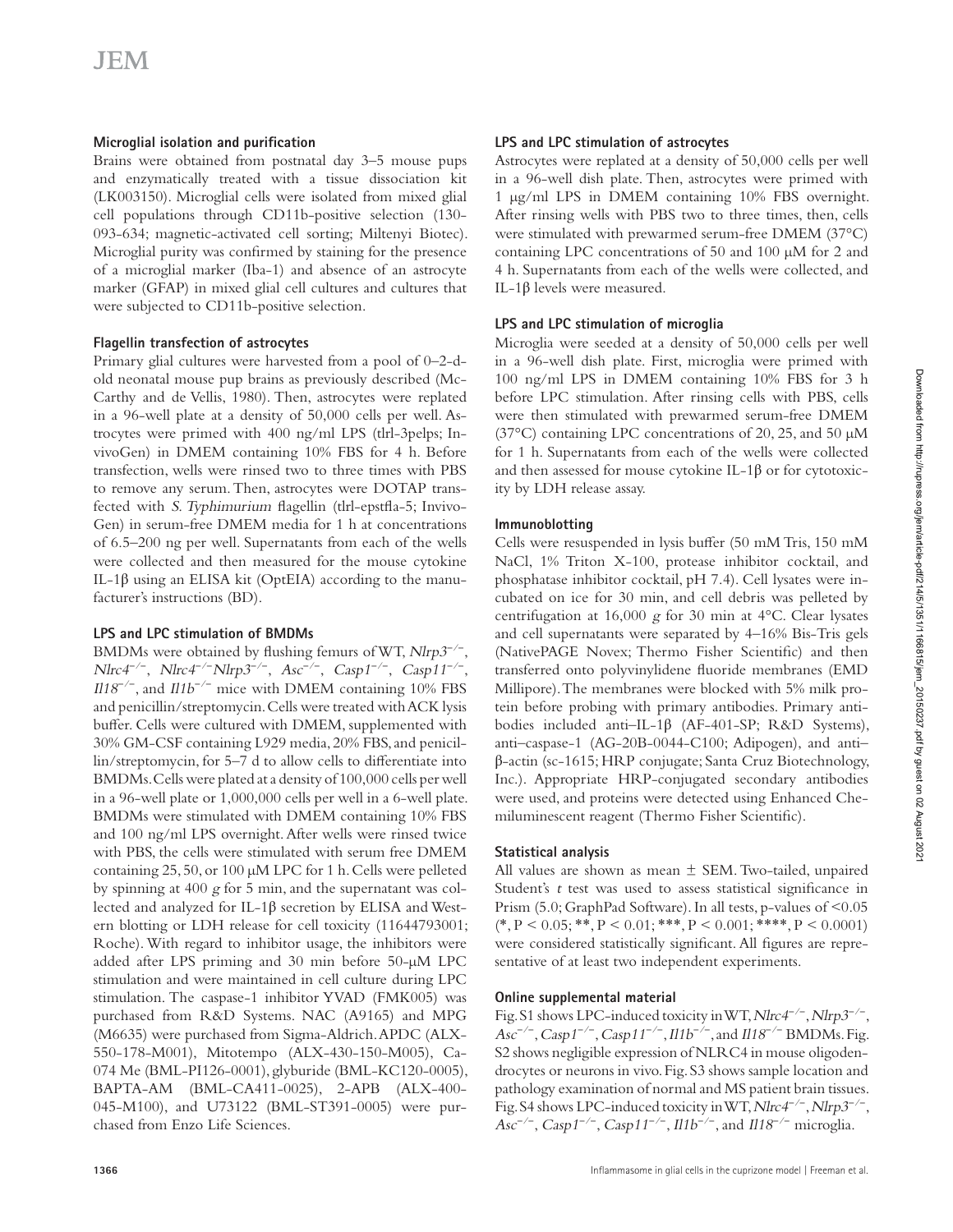We thank Janice Weaver and Dawud Hilliard at the Lineberger Animal Histopathology Core for assistance with tissue processing and histology, Victoria Madden and Dr. Robert Bagnell at the Microscopy Services Laboratory for assistance with microscopy, and Drs. Glenn Matsushima, Justin Wilson, and Gregory Robbins for helpful suggestions.

This work was supported by the National Multiple Sclerosis Society (grants CA-1053-A-8 and RG-1785E), National Institutes of Health (grants R37-AI029564 and U19AI109965 to J.P.-Y. Ting, L. Freeman, and H. Guo), and a National Institutes of Health training grant (T32-AIO7273 to C.N. David).

The authors declare no competing financial interests.

Author contributions: L. Freeman, H. Guo, S. Jha, and J.P.-Y. Ting designed the experiments. L. Freeman, H. Guo, S. Jha, and C. David conducted the studies. W.J. Brickey assisted with the experiments and provided intellectual input. J.P.-Y. Ting supervised the study. L. Freeman, H. Guo, S. Jha, W.J. Brickey, and J.P.-Y. Ting interpreted the data and wrote the manuscript.

**Submitted: 6 February 2015**

**Revised: 26 December 2016**

**Accepted: 28 February 2017**

#### **reFerenceS**

- Adamczak, S.E., J.P. de Rivero Vaccari, G. Dale, F.J. Brand III, D. Nonner, M.R. Bullock, G.P. Dahl, W.D. Dietrich, and R.W. Keane. 2014. Pyroptotic neuronal cell death mediated by the AIM2 inflammasome. *J. Cereb. Blood Flow Metab.* 34:621–629. http ://dx .doi .org /10 .1038 /jcbfm .2013 .236
- Allen, I.C., E.M. TeKippe, R.M. Woodford, J.M. Uronis, E.K. Holl, A.B. Rogers, H.H. Herfarth, C. Jobin, and J.P. Ting. 2010. The NLRP3 inflammasome functions as a negative regulator of tumorigenesis during colitis-associated cancer. *J. Exp. Med.* 207:1045–1056. http ://dx .doi .org /10 .1084 /jem .20100050
- Amer, A., L. Franchi, T.D. Kanneganti, M. Body-Malapel, N. Ozören, G. Brady, S. Meshinchi, R. Jagirdar, A. Gewirtz, S. Akira, and G. Núñez. 2006. Regulation of Legionella phagosome maturation and infection through flagellin and host Ipaf. *J. Biol. Chem.* 281:35217–35223. http :// dx .doi .org /10 .1074 /jbc .M604933200
- Anand, P.K., R.K. Malireddi, J.R. Lukens, P. Vogel, J. Bertin, M. Lamkanfi, and T.D. Kanneganti. 2012. NLRP6 negatively regulates innate immunity and host defence against bacterial pathogens. *Nature.* 488:389–393. http ://dx.doi.org/10.1038/nature11250
- Arnett, H.A., J. Mason, M. Marino, K. Suzuki, G.K. Matsushima, and J.P. Ting. 2001. TNFα promotes proliferation of oligodendrocyte progenitors and remyelination. Nat. Neurosci. 4:1116-1122. http://dx.doi.org/10.1038/ nn738
- Arnett, H.A., R.P. Hellendall, G.K. Matsushima, K. Suzuki, V.E. Laubach, P. Sherman, and J.P. Ting. 2002. The protective role of nitric oxide in a neurotoxicant-induced demyelinating model. *J. Immunol.* 168:427–433. http ://dx .doi .org /10 .4049 /jimmunol .168 .1 .427
- Bauer, C., P. Duewell, H.A. Lehr, S. Endres, and M. Schnurr. 2012. Protective and aggravating effects of Nlrp3 inflammasome activation in IBD models: influence of genetic and environmental factors. *Dig. Dis.* 30:82– 90. http ://dx .doi .org /10 .1159 /000341681
- Boyden, E.D., and W.F. Dietrich. 2006. Nalp1b controls mouse macrophage susceptibility to anthrax lethal toxin. *Nat. Genet.* 38:240–244. http ://dx .doi .org /10 .1038 /ng1724
- Broderick, L., D. De Nardo, B.S. Franklin, H.M. Hoffman, and E. Latz. 2015. The inflammasomes and autoinflammatory syndromes. *Annu. Rev. Pathol.* 10:395-424. http://dx.doi.org/10.1146/annurev-pathol  $-012414 - 040431$
- Broz, P., and V.M. Dixit. 2016. Inflammasomes: mechanism of assembly, regulation and signalling. *Nat. Rev. Immunol.* 16:407-420. http://dx.doi .org /10 .1038 /nri .2016 .58
- Broz, P., J. von Moltke, J.W. Jones, R.E. Vance, and D.M. Monack. 2010. Differential requirement for Caspase-1 autoproteolysis in pathogeninduced cell death and cytokine processing. *Cell Host Microbe.* 8:471– 483. http ://dx .doi .org /10 .1016 /j .chom .2010 .11 .007
- Bürckstümmer, T., C. Baumann, S. Blüml, E. Dixit, G. Dürnberger, H. Jahn, M. Planyavsky, M. Bilban, J. Colinge, K.L. Bennett, and G. Superti-Furga. 2009. An orthogonal proteomic-genomic screen identifies AIM2 as a cytoplasmic DNA sensor for the inflammasome. *Nat. Immunol.* 10:266– 272. http ://dx .doi .org /10 .1038 /ni .1702
- Canna, S.W., A.A. de Jesus, S. Gouni, S.R. Brooks, B. Marrero, Y. Liu, M.A. DiMattia, K.J. Zaal, G.A. Sanchez, H. Kim, et al. 2014. An activating NLRC4 inflammasome mutation causes autoinflammation with recurrent macrophage activation syndrome. *Nat. Genet.* 46:1140–1146. http://dx.doi.org/10.1038/ng.3089
- Carson, M.J. 2002. Microglia as liaisons between the immune and central nervous systems: functional implications for multiple sclerosis. *Glia.* 40:218–231. http ://dx .doi .org /10 .1002 /glia .10145
- Carvalho, F.A., I. Nalbantoglu, J.D. Aitken, R. Uchiyama, Y. Su, G.H. Doho, M. Vijay-Kumar, and A.T. Gewirtz. 2012. Cytosolic flagellin receptor NLRC4 protects mice against mucosal and systemic challenges. *Mucosal Immunol.* 5:288–298. http ://dx .doi .org /10 .1038 /mi .2012 .8
- Codolo, G., N. Plotegher, T. Pozzobon, M. Brucale, I. Tessari, L. Bubacco, and M. de Bernard. 2013. Triggering of inflammasome by aggregated α-synuclein, an inflammatory response in synucleinopathies. *PLoS One.* 8:e55375. http://dx.doi.org/10.1371/journal.pone.0055375
- Collawn, J.F., and E.N. Benveniste. 1999. Regulation of MHC class II expression in the central nervous system. *Microbes Infect.* 1:893–902. http ://dx .doi .org /10 .1016 /S1286 -4579(99)00228 -2
- Davis, B.K., R.A. Roberts, M.T. Huang, S.B. Willingham, B.J. Conti, W.J. Brickey, B.R. Barker, M. Kwan, D.J. Taxman, M.A. Accavitti-Loper, et al. 2011. Cutting edge: NLRC5-dependent activation of the inflammasome. *J. Immunol.* 186:1333-1337. http://dx.doi.org/10.4049/ jimmunol .1003111
- Denes, A., G. Coutts, N. Lénárt, S.M. Cruickshank, P. Pelegrin, J. Skinner, N. Rothwell, S.M. Allan, and D. Brough. 2015. AIM2 and NLRC4 inflammasomes contribute with ASC to acute brain injury independently of NLRP3. *Proc. Natl. Acad. Sci. USA.* 112:4050–4055. http ://dx .doi .org /10 .1073 /pnas .1419090112
- de Rivero Vaccari, J.P., G. Lotocki, A.E. Marcillo, W.D. Dietrich, and R.W. Keane. 2008. A molecular platform in neurons regulates inflammation after spinal cord injury. *J. Neurosci.* 28:3404-3414. http://dx.doi.org/10 .1523 /JNE URO SCI .0157 -08 .2008
- de Rivero Vaccari, J.P., G. Lotocki, O.F. Alonso, H.M. Bramlett, W.D. Dietrich, and R.W. Keane. 2009. Therapeutic neutralization of the NLRP1 inflammasome reduces the innate immune response and improves histopathology after traumatic brain injury. *J. Cereb. Blood Flow Metab.* 29:1251-1261. http://dx.doi.org/10.1038/jcbfm.2009.46
- Diebolder, C.A., E.F. Halff, A.J. Koster, E.G. Huizinga, and R.I. Koning. 2015. Cryoelectron tomography of the NAIP5/NLRC4 inflammasome: Implications for NLR activation. *Structure.* 23:2349–2357. http ://dx .doi .org /10 .1016 /j .str .2015 .10 .001
- Dong, Y., and E.N. Benveniste. 2001. Immune function of astrocytes. *Glia.* 36:180–190. http ://dx .doi .org /10 .1002 /glia .1107
- Duncan, J.A., D.T. Bergstralh, Y. Wang, S.B. Willingham, Z. Ye, A.G. Zimmermann, and J.P. Ting. 2007. Cryopyrin/NALP3 binds ATP/ dATP, is an ATPase, and requires ATP binding to mediate inflammatory signaling. *Proc. Natl. Acad. Sci. USA.* 104:8041–8046. http ://dx .doi .org /10 .1073 /pnas .0611496104
- Elinav, E., T. Strowig, A.L. Kau, J. Henao-Mejia, C.A. Thaiss, C.J. Booth, D.R. Peaper, J. Bertin, S.C. Eisenbarth, J.I. Gordon, and R.A. Flavell. 2011. NLRP6 inflammasome regulates colonic microbial ecology and risk for colitis. *Cell.* 145:745–757. http ://dx .doi .org /10 .1016 /j .cell .2011 .04 .022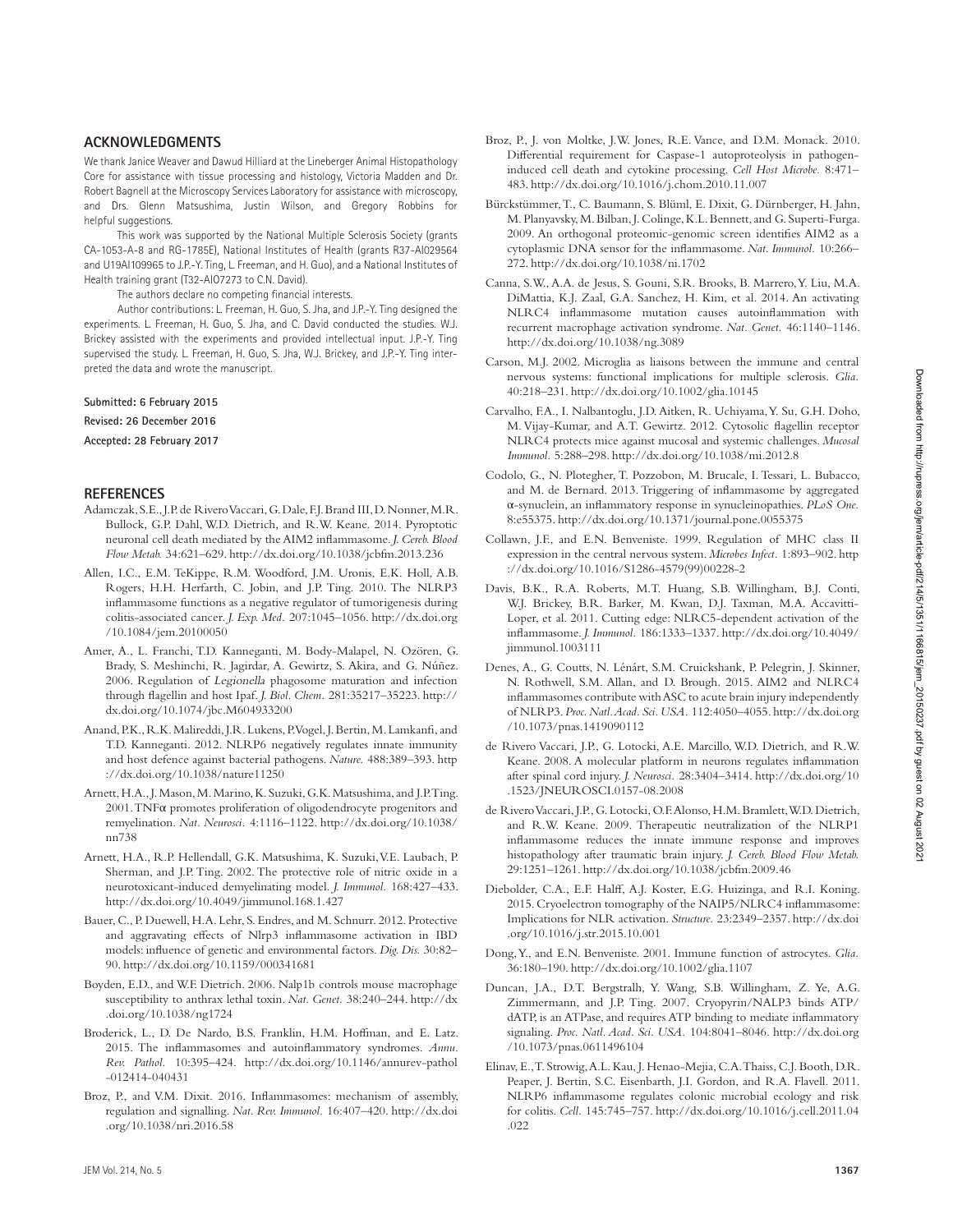- Farooqui, A.A., W.Y. Ong, and L.A. Horrocks. 2006. Inhibitors of brain phospholipase A2 activity: their neuropharmacological effects and therapeutic importance for the treatment of neurologic disorders. *Pharmacol. Rev.* 58:591–620. http ://dx .doi .org /10 .1124 /pr .58 .3 .7
- Fernandes-Alnemri, T., J.W. Yu, P. Datta, J. Wu, and E.S. Alnemri. 2009. AIM2 activates the inflammasome and cell death in response to cytoplasmic DNA. *Nature.* 458:509–513. http ://dx .doi .org /10 .1038 /nature07710
- Franchi, L., A. Amer, M. Body-Malapel, T.D. Kanneganti, N. Ozören, R. Jagirdar, N. Inohara, P. Vandenabeele, J. Bertin, A. Coyle, et al. 2006. Cytosolic flagellin requires Ipaf for activation of caspase-1 and interleukin 1β in salmonella-infected macrophages. *Nat. Immunol.* 7:576–582. http ://dx.doi.org/10.1038/ni1346
- Franchi, L., R. Muñoz-Planillo, T. Reimer, T. Eigenbrod, and G. Núñez. 2010. Inflammasomes as microbial sensors. *Eur. J. Immunol.* 40:611–615. http :// dx .doi .org /10 .1002 /eji .200940180
- Franco-Pons, N., M. Torrente, M.T. Colomina, and E. Vilella. 2007. Behavioral deficits in the cuprizone-induced murine model of demyelination/ remyelination. *Toxicol. Lett.* 169:205-213. http://dx.doi.org/10.1016/j .toxlet .2007 .01 .010
- Freeman, L.C., and J.P. Ting. 2016. The pathogenic role of the inflammasome in neurodegenerative diseases. *J. Neurochem.* 136:29-38. http://dx.doi .org /10 .1111 /jnc .13217
- Geddes, B.J., L. Wang, W.J. Huang, M. Lavellee, G.A. Manji, M. Brown, M. Jurman, J. Cao, J. Morgenstern, S. Merriam, et al. 2001. Human CARD12 is a novel CED4/Apaf-1 family member that induces apoptosis. *Biochem.*  Biophys. Res. Commun. 284:77-82. http://dx.doi.org/10.1006/bbrc .2001 .4928
- Guo, H., J.B. Callaway, and J.P. Ting. 2015. Inflammasomes: mechanism of action, role in disease, and therapeutics. *Nat. Med.* 21:677–687. http ://dx .doi .org /10 .1038 /nm .3893
- Halff, E.F., C.A. Diebolder, M. Versteeg, A. Schouten, T.H. Brondijk, and E.G. Huizinga. 2012. Formation and structure of a NAIP5-NLRC4 inflammasome induced by direct interactions with conserved N- and C-terminal regions of flagellin. *J. Biol. Chem.* 287:38460–38472. http :// dx .doi .org /10 .1074 /jbc .M112 .393512
- Halle, A., V. Hornung, G.C. Petzold, C.R. Stewart, B.G. Monks, T. Reinheckel, K.A. Fitzgerald, E. Latz, K.J. Moore, and D.T. Golenbock. 2008. The NALP3 inflammasome is involved in the innate immune response to amyloid-β. *Nat. Immunol.* 9:857-865. http://dx.doi.org/10.1038/ni .1636
- Hanisch, U.K., and H. Kettenmann. 2007. Microglia: active sensor and versatile effector cells in the normal and pathologic brain. *Nat. Neurosci.* 10:1387–1394. http ://dx .doi .org /10 .1038 /nn1997
- Heneka, M.T., M.K. O'Banion, D. Terwel, and M.P. Kummer. 2010. Neuroinflammatory processes in Alzheimer's disease. *J. Neural Transm. (Vienna).* 117:919–947. http ://dx .doi .org /10 .1007 /s00702 -010 -0438 -z
- Heneka, M.T., M.P. Kummer, A. Stutz, A. Delekate, S. Schwartz, A. Vieira-Saecker, A. Griep, D. Axt, A. Remus, T.C. Tzeng, et al. 2013. NLRP3 is activated in Alzheimer's disease and contributes to pathology in APP/PS1 mice. *Nature.* 493:674-678. http://dx.doi.org/10.1038/nature11729
- Hiremath, M.M., Y. Saito, G.W. Knapp, J.P. Ting, K. Suzuki, and G.K. Matsushima. 1998. Microglial/macrophage accumulation during cuprizone-induced demyelination in C57BL/6 mice. *J. Neuroimmunol.* 92:38-49. http://dx.doi.org/10.1016/S0165-5728(98)00168-4
- Hornung, V., A. Ablasser, M. Charrel-Dennis, F. Bauernfeind, G. Horvath, D.R. Caffrey, E. Latz, and K.A. Fitzgerald. 2009. AIM2 recognizes cytosolic dsDNA and forms a caspase-1-activating inflammasome with ASC. *Nature.* 458:514–518. http ://dx .doi .org /10 .1038 /nature07725
- Hu, B., E. Elinav, S. Huber, C.J. Booth, T. Strowig, C. Jin, S.C. Eisenbarth, and R.A. Flavell. 2010. Inflammation-induced tumorigenesis in the colon is regulated by caspase-1 and NLRC4. *Proc. Natl. Acad. Sci. USA.* 107:21635–21640. http ://dx .doi .org /10 .1073 /pnas .1016814108
- Hu, Z., Q. Zhou, C. Zhang, S. Fan, W. Cheng, Y. Zhao, F. Shao, H.W. Wang, S.F. Sui, and J. Chai. 2015. Structural and biochemical basis for induced self-propagation of NLRC4. *Science*. 350:399-404. http://dx.doi.org/10 .1126 /science .aac5489
- Ikeda, K., K. Yamaguchi, T. Tanaka, Y. Mizuno, A. Hijikata, O. Ohara, H. Takada, K. Kusuhara, and T. Hara. 2010. Unique activation status of peripheral blood mononuclear cells at acute phase of Kawasaki disease. Clin. Exp. Immunol. 160:246-255. http://dx.doi.org/10.1111/j.1365  $-2249.2009.04073$ .x
- Jha, S., S.Y. Srivastava, W.J. Brickey, H. Iocca, A. Toews, J.P. Morrison, V.S. Chen, D. Gris, G.K. Matsushima, and J.P. Ting. 2010. The inflammasome sensor, NLRP3, regulates CNS inflammation and demyelination via caspase-1 and interleukin-18. *J. Neurosci.* 30:15811–15820. http ://dx .doi .org/10.1523/JNEUROSCI.4088-10.2010
- Kabarowski, J.H., Y. Xu, and O.N. Witte. 2002. Lysophosphatidylcholine as a ligand for immunoregulation. *Biochem. Pharmacol.* 64:161–167. http ://dx .doi .org /10 .1016 /S0006 -2952(02)01179 -6
- Kanneganti, T.D., N. Ozören, M. Body-Malapel, A. Amer, J.H. Park, L. Franchi, J. Whitfield, W. Barchet, M. Colonna, P. Vandenabeele, et al. 2006. Bacterial RNA and small antiviral compounds activate caspase-1 through cryopyrin/Nalp3. *Nature.* 440:233–236. http ://dx .doi .org /10 .1038 /nature04517
- Keller, M., A. Rüegg, S. Werner, and H.D. Beer. 2008. Active caspase-1 is a regulator of unconventional protein secretion. *Cell.* 132:818–831. http ://dx.doi.org/10.1016/j.cell.2007.12.040
- Khare, S., A. Dorfleutner, N.B. Bryan, C. Yun, A.D. Radian, L. de Almeida, Y. Rojanasakul, and C. Stehlik. 2012. An NLRP7-containing inflammasome mediates recognition of microbial lipopeptides in human macrophages. *Immunity.* 36:464-476. http://dx.doi.org/10.1016/j.immuni.2012.02 .001
- Kigerl, K.A., J.P. de Rivero Vaccari, W.D. Dietrich, P.G. Popovich, and R.W. Keane. 2014. Pattern recognition receptors and central nervous system repair. *Exp. Neurol.* 258:5-16. http://dx.doi.org/10.1016/j.expneurol .2014 .01 .001
- Kofoed, E.M., and R.E. Vance. 2011. Innate immune recognition of bacterial ligands by NAIPs determines inflammasome specificity. *Nature.* 477:592–595. http ://dx .doi .org /10 .1038 /nature10394
- Kolb, R., L. Phan, N. Borcherding, Y. Liu, F. Yuan, A.M. Janowski, Q. Xie, K.R. Markan, W. Li, M.J. Potthoff, et al. 2016. Obesity-associated NLRC4 inflammasome activation drives breast cancer progression. *Nat. Commun.* 7:13007. http ://dx .doi .org /10 .1038 /ncomms13007
- Lin, P., and R.D. Ye. 2003. The lysophospholipid receptor G2A activates a specific combination of G proteins and promotes apoptosis. *J. Biol. Chem.* 278:14379-14386.http://dx.doi.org/10.1074/jbc.M209101200
- Liu, L., and C. Chan. 2014. IPAF inflammasome is involved in interleukin-1β production from astrocytes, induced by palmitate; implications for Alzheimer's Disease. *Neurobiol. Aging.* 35:309–321. http ://dx .doi .org /10 .1016 /j .neurobiolaging .2013 .08 .016
- Liu, L., A. Belkadi, L. Darnall, T. Hu, C. Drescher, A.C. Cotleur, D. Padovani-Claudio, T. He, K. Choi, T.E. Lane, et al. 2010. CXCR2-positive neutrophils are essential for cuprizone-induced demyelination: relevance to multiple sclerosis. *Nat. Neurosci.* 13:319-326. http://dx.doi.org/10 .1038 /nn .2491
- Ma, A., D.L. Boone, and J.P. Lodolce. 2000. The pleiotropic functions of interleukin 15. *J. Exp. Med.* 191:753-756. http://dx.doi.org/10.1084/ jem 191.5.753
- Macaluso, F., M. Nothnagel, Q. Parwez, E. Petrasch-Parwez, F.G. Bechara, J.T. Epplen, and S. Hoffjan. 2007. Polymorphisms in NACHT-LRR (NLR) genes in atopic dermatitis. *Exp. Dermatol.* 16:692-698. http://dx.doi.org  $/10.1111/j.1600-0625.2007.00589.x$
- Man, S.M., L.J. Hopkins, E. Nugent, S. Cox, I.M. Glück, P. Tourlomousis, J.A. Wright, P. Cicuta, T.P. Monie, and C.E. Bryant. 2014. Inflammasome activation causes dual recruitment of NLRC4 and NLRP3 to the same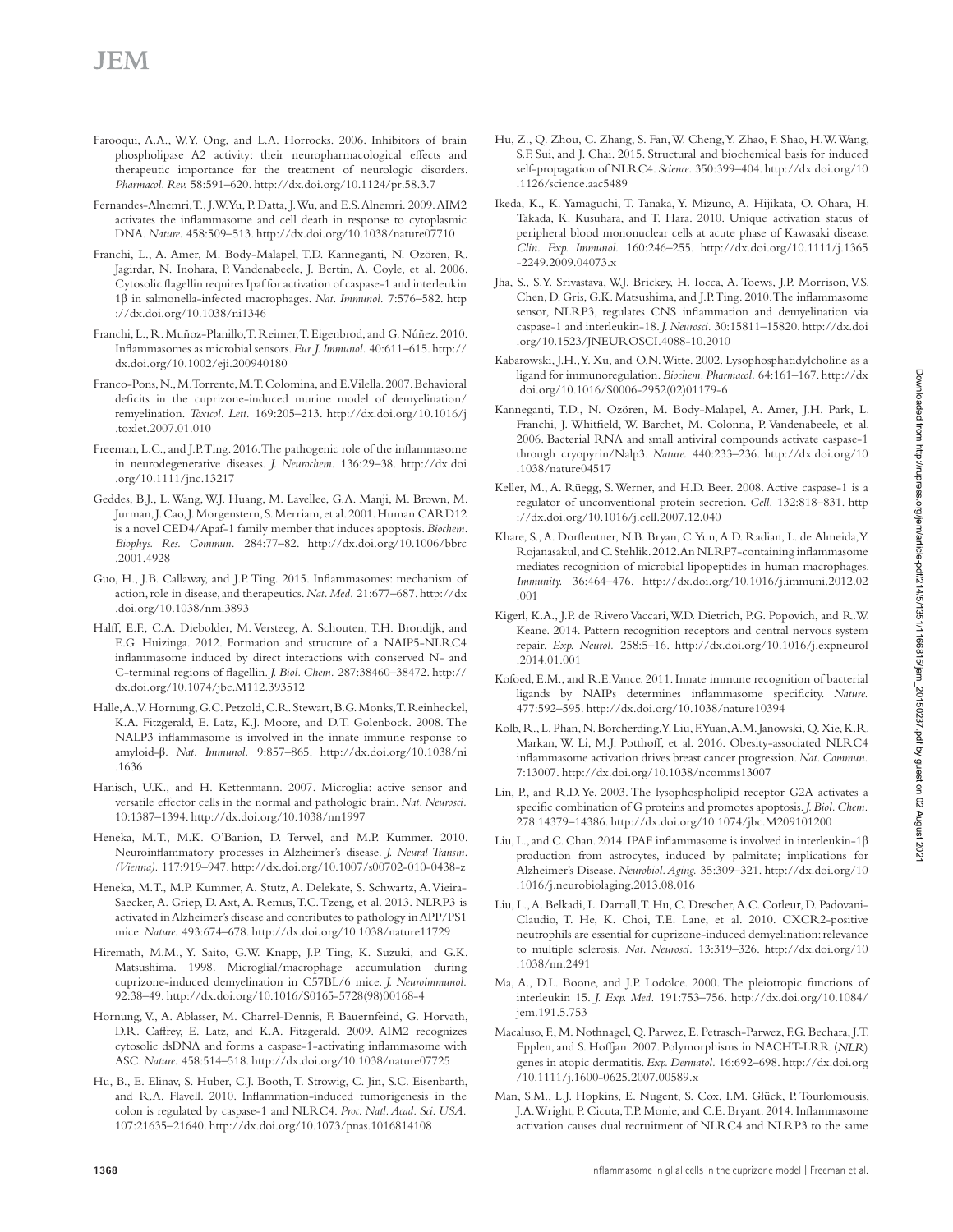macromolecular complex. *Proc. Natl. Acad. Sci. USA.* 111:7403–7408. http ://dx .doi .org /10 .1073 /pnas .1402911111

- Mariathasan, S., K. Newton, D.M. Monack, D. Vucic, D.M. French, W.P. Lee, M. Roose-Girma, S. Erickson, and V.M. Dixit. 2004. Differential activation of the inflammasome by caspase-1 adaptors ASC and Ipaf. *Nature.* 430:213–218. http ://dx .doi .org /10 .1038 /nature02664
- Mariathasan, S., D.S. Weiss, K. Newton, J. McBride, K. O'Rourke, M. Roose-Girma, W.P. Lee, Y. Weinrauch, D.M. Monack, and V.M. Dixit. 2006. Cryopyrin activates the inflammasome in response to toxins and ATP. *Nature.* 440:228–232. http ://dx .doi .org /10 .1038 /nature04515
- Martinon, F., K. Burns, and J. Tschopp. 2002. The inflammasome: a molecular platform triggering activation of inflammatory caspases and processing of proIL-β. *Mol. Cell.* 10:417–426. http ://dx .doi .org /10 .1016 /S1097  $-2765(02)00599 - 3$
- Martinon, F., V. Pétrilli, A. Mayor, A. Tardivel, and J. Tschopp. 2006. Goutassociated uric acid crystals activate the NALP3 inflammasome. *Nature.* 440:237–241. http ://dx .doi .org /10 .1038 /nature04516
- Matsushima, G.K., and P. Morell. 2001. The neurotoxicant, cuprizone, as a model to study demyelination and remyelination in the central nervous system. *Brain Pathol.* 11:107-116. http://dx.doi.org/10.1111/j.1750 -3639 .2001 .tb00385 .x
- McCarthy, K.D., and J. de Vellis. 1980. Preparation of separate astroglial and oligodendroglial cell cultures from rat cerebral tissue. *J. Cell Biol.* 85:890– 902. http ://dx .doi .org /10 .1083 /jcb .85 .3 .890
- Miao, E.A., C.M. Alpuche-Aranda, M. Dors, A.E. Clark, M.W. Bader, S.I. Miller, and A. Aderem. 2006. Cytoplasmic flagellin activates caspase-1 and secretion of interleukin 1β via Ipaf. *Nat. Immunol.* 7:569–575. http ://dx .doi .org /10 .1038 /ni1344
- Miao, E.A., D.P. Mao, N. Yudkovsky, R. Bonneau, C.G. Lorang, S.E. Warren, I.A. Leaf, and A. Aderem. 2010. Innate immune detection of the type III secretion apparatus through the NLRC4 inflammasome. *Proc. Natl.*  Acad. Sci. USA. 107:3076-3080. http://dx.doi.org/10.1073/pnas .0913087107
- Molofsky, A.V., R. Krencik, E.M. Ullian, H.-H. Tsai, B. Deneen, W.D. Richardson, B.A. Barres, and D.H. Rowitch. 2012. Astrocytes and disease: a neurodevelopmental perspective. *Genes Dev.* 26:891–907. http ://dx.doi.org/10.1101/gad.188326.112
- Napoli, I., and H. Neumann. 2009. Microglial clearance function in health and disease. *Neuroscience.* 158:1030-1038. http://dx.doi.org/10.1016/j .neuroscience .2008 .06 .046
- Plant, S.R., H.A. Iocca, Y. Wang, J.C. Thrash, B.P. O'Connor, H.A. Arnett, Y.X. Fu, M.J. Carson, and J.P. Ting. 2007. Lymphotoxin beta receptor (LtβR): dual roles in demyelination and remyelination and successful therapeutic intervention using LtβR-Ig protein. *J. Neurosci.* 27:7429–7437. http ://dx .doi .org /10 .1523 /JNE URO SCI .1307 -07 .2007
- Poyet, J.L., S.M. Srinivasula, M. Tnani, M. Razmara, T. Fernandes-Alnemri, and E.S. Alnemri. 2001. Identification of Ipaf, a human caspase-1 activating protein related to Apaf-1. *J. Biol. Chem.* 276:28309–28313. http ://dx .doi .org /10 .1074 /jbc .C100250200
- Qu, Y., S. Misaghi, K. Newton, A. Maltzman, A. Izrael-Tomasevic, D. Arnott, and V.M. Dixit. 2016. NLRP3 recruitment by NLRC4 during Salmonella infection. *J. Exp. Med.* 213:877-885. http://dx.doi.org/10 .1084 /jem .20132234
- Rathinam, V.A., Z. Jiang, S.N. Waggoner, S. Sharma, L.E. Cole, L. Waggoner, S.K. Vanaja, B.G. Monks, S. Ganesan, E. Latz, et al. 2010. The AIM2 inflammasome is essential for host defense against cytosolic bacteria and DNA viruses. Nat. Immunol. 11:395-402. http://dx.doi.org/10.1038/ ni .1864
- Rayamajhi, M., D.E. Zak, J. Chavarria-Smith, R.E. Vance, and E.A. Miao. 2013. Cutting edge: Mouse NAIP1 detects the type III secretion system needle protein. *J. Immunol.* 191:3986-3989. http://dx.doi.org/10.4049/ jimmunol.1301549
- Rikitake, Y., K. Hirata, T. Yamashita, K. Iwai, S. Kobayashi, H. Itoh, M. Ozaki, J. Ejiri, M. Shiomi, N. Inoue, et al. 2002. Expression of G2A, a receptor for lysophosphatidylcholine, by macrophages in murine, rabbit, and human atherosclerotic plaques. *Arterioscler. Thromb. Vasc. Biol.* 22:2049–2053. http ://dx .doi .org /10 .1161 /01 .ATV .0000040598 .18570 .54
- Rivest, S. 2009. Regulation of innate immune responses in the brain. *Nat. Rev. Immunol.* 9:429–439. http ://dx .doi .org /10 .1038 /nri2565
- Rock, K.L., E. Latz, F. Ontiveros, and H. Kono. 2010. The sterile inflammatory response. Annu. Rev. Immunol. 28:321-342. http://dx.doi.org/10.1146/ annurev -immunol -030409 -101311
- Schilling, T., F. Lehmann, B. Rückert, and C. Eder. 2004. Physiological mechanisms of lysophosphatidylcholine-induced de-ramification of murine microglia. *J. Physiol.* 557:105-120. http://dx.doi.org/10.1113/ jphysiol .2004 .060632
- Schneider, C.A., W.S. Rasband, and K.W. Eliceiri. 2012. NIH Image to ImageJ: 25 years of image analysis. *Nat. Methods.* 9:671-675. http://dx .doi .org /10 .1038 /nmeth .2089
- Shao, W., G. Yeretssian, K. Doiron, S.N. Hussain, and M. Saleh. 2007. The caspase-1 digestome identifies the glycolysis pathway as a target during infection and septic shock. *J. Biol. Chem.* 282:36321–36329. http ://dx .doi .org /10 .1074 /jbc .M708182200
- Sheikh, A.M., and A. Nagai. 2011. Lysophosphatidylcholine modulates fibril formation of amyloid beta peptide. *FEBS J.* 278:634–642. http ://dx .doi .org /10 .1111 /j .1742 -4658 .2010 .07984 .x
- Shikishima, K., A. Mizuno, K. Kawai, and H. Matsuzaki. 1985. Focal experimental demyelination in monkey optic nerve by lysophosphatidylcholine. *Jpn. J. Ophthalmol.* 29:429–433.
- Stock, C., T. Schilling, A. Schwab, and C. Eder. 2006. Lysophosphatidylcholine stimulates IL-1 $\beta$  release from microglia via a P2X<sub>7</sub> receptor-independent mechanism. *J. Immunol.* 177:8560-8568. http://dx.doi.org/10.4049/ jimmunol.177.12.8560
- Strowig, T., J. Henao-Mejia, E. Elinav, and R. Flavell. 2012. Inflammasomes in health and disease. *Nature.* 481:278-286. http://dx.doi.org/10.1038 /nature10759
- Stüve, O., S. Youssef, A.J. Slavin, C.L. King, J.C. Patarroyo, D.L. Hirschberg, W.J. Brickey, J.M. Soos, J.F. Piskurich, H.A. Chapman, and S.S. Zamvil. 2002. The role of the MHC class II transactivator in class II expression and antigen presentation by astrocytes and in susceptibility to central nervous system autoimmune disease. *J. Immunol.* 169:6720–6732. http :// dx .doi .org /10 .4049 /jimmunol .169 .12 .6720
- Sutterwala, F.S., Y. Ogura, M. Szczepanik, M. Lara-Tejero, G.S. Lichtenberger, E.P. Grant, J. Bertin, A.J. Coyle, J.E. Galán, P.W. Askenase, and R.A. Flavell. 2006. Critical role for NALP3/CIAS1/Cryopyrin in innate and adaptive immunity through its regulation of caspase-1. *Immunity.* 24:317–327. http ://dx .doi .org /10 .1016 /j .immuni .2006 .02 .004
- Sutterwala, F.S., L.A. Mijares, L. Li, Y. Ogura, B.I. Kazmierczak, and R.A. Flavell. 2007. Immune recognition of Pseudomonas aeruginosa mediated by the IPAF/NLRC4 inflammasome. *J. Exp. Med.* 204:3235–3245. http ://dx .doi .org /10 .1084 /jem .20071239
- Suzuki, T., L. Franchi, C. Toma, H. Ashida, M. Ogawa, Y. Yoshikawa, H. Mimuro, N. Inohara, C. Sasakawa, and G. Nuñez. 2007. Differential regulation of caspase-1 activation, pyroptosis, and autophagy via Ipaf and ASC in Shigella-infected macrophages. *PLoS Pathog.* 3:e111. http ://dx .doi .org /10 .1371 /journal .ppat .0030111
- Ting, J.P., and B.K. Davis. 2005. CATERPILLER: a novel gene family important in immunity, cell death, and diseases. *Annu. Rev. Immunol.* 23:387-414. http://dx.doi.org/10.1146/annurev.immunol.23.021704 .115616
- Triantafilou, K., S. Kar, F.J. van Kuppeveld, and M. Triantafilou. 2013. Rhinovirus-induced calcium flux triggers NLRP3 and NLRC5 activation in bronchial cells. *Am. J. Respir. Cell Mol. Biol.* 49:923–934. http ://dx .doi .org /10 .1165 /rcmb .2013 -0032OC